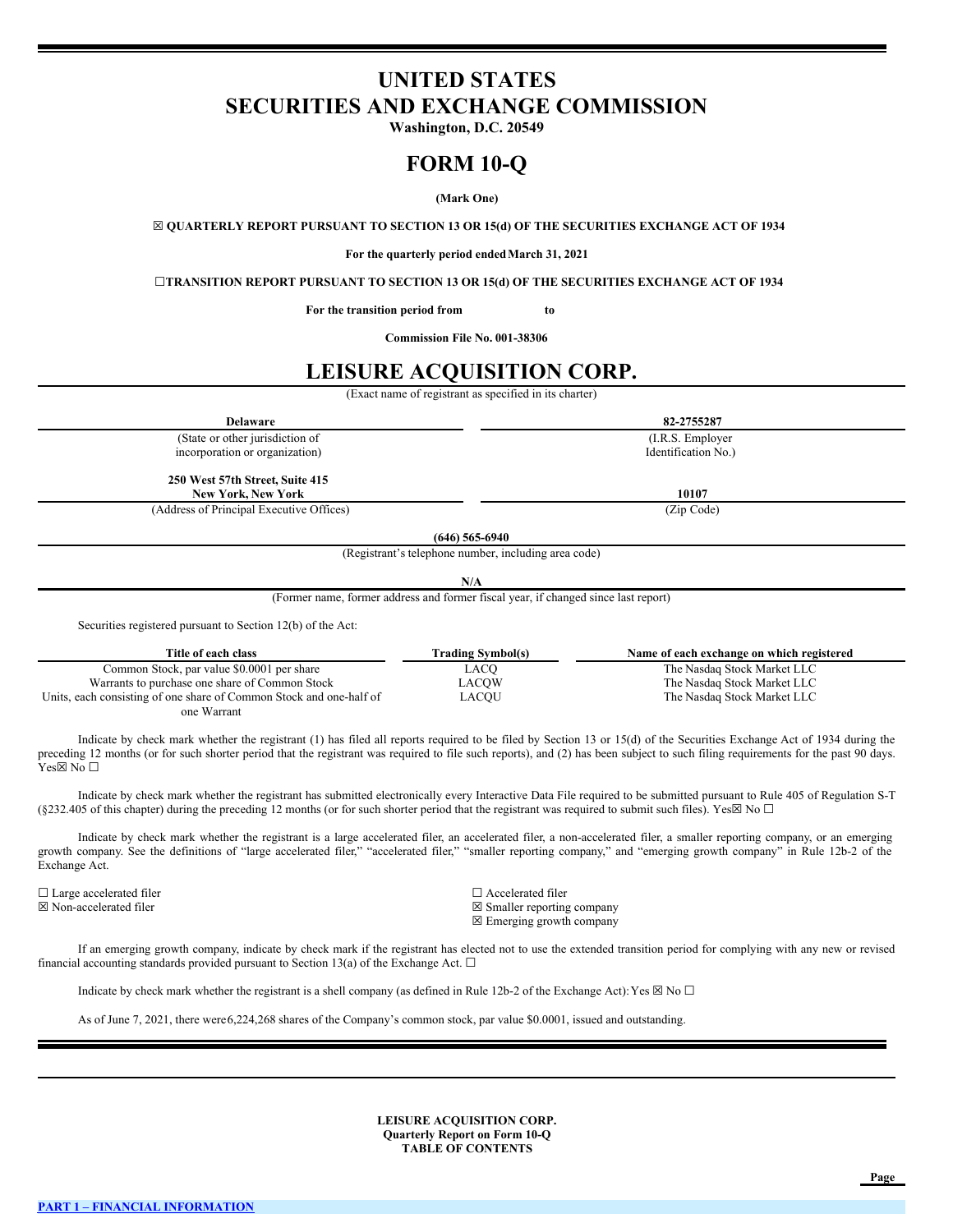|         | Item 1. Financial Statements                                                                                                      | $\mathbf{1}$   |
|---------|-----------------------------------------------------------------------------------------------------------------------------------|----------------|
|         | Condensed Consolidated Balance Sheets as of March 31, 2021 and December 31, 2020                                                  | $\mathbf{1}$   |
|         | Condensed Consolidated Statements of Operations for the Three Months Ended March 31, 2021 and 2020                                | 2              |
|         | Condensed Consolidated Statements of Changes in Stockholders' Equity (Deficit) for the Three Months Ended March 31, 2021 and 2020 | 3              |
|         | Condensed Consolidated Statements of Cash Flows for the Three Months Ended March 31, 2021 and 2020                                | $\overline{4}$ |
|         | Notes to Unaudited Condensed Consolidated Financial Statements                                                                    | 5              |
| Item 2. | Management's Discussion and Analysis of Financial Condition and Results of Operations                                             | 16             |
| Item 3. | Quantitative and Qualitative Disclosures about Market Risk                                                                        | 21             |
|         | Item 4. Control and Procedures                                                                                                    | 21             |
|         | <b>PART II - OTHER INFORMATION</b>                                                                                                |                |
|         | Item 1. Legal Proceedings                                                                                                         | 22             |
|         | Item 1A. Risk Factors                                                                                                             | 22             |
|         | Item 2. Unregistered Sales of Equity Securities and Use of Proceeds                                                               | 22             |
|         |                                                                                                                                   |                |
|         | Item 3 Defaults Upon Senior Securities                                                                                            | 23             |
|         | Item 4. Mine Safety Disclosures                                                                                                   | 23             |
|         | Item 5. Other Information                                                                                                         | 23             |
|         | Item 6. Exhibits                                                                                                                  | 23             |
|         | <b>SIGNATURES</b>                                                                                                                 | 24             |
|         | i                                                                                                                                 |                |

# **PART 1 - FINANCIAL INFORMATION**

# **Item 1. Financial Statements.**

## **LEISURE ACQUISITION CORP. CONDENSED CONSOLIDATED BALANCE SHEETS**

|                                                      | March 31, 2021<br>(Unaudited) |            | December 31, 2020 |            |  |
|------------------------------------------------------|-------------------------------|------------|-------------------|------------|--|
| <b>ASSETS</b>                                        |                               |            |                   |            |  |
| <b>Current Assets</b>                                |                               |            |                   |            |  |
| Cash                                                 | \$                            | 18.034     | <sup>\$</sup>     | 49,202     |  |
| Prepaid expenses                                     |                               | 190,400    |                   | 157,483    |  |
| Prepaid income taxes                                 |                               | 19,779     |                   | 19,779     |  |
| <b>Total Current Assets</b>                          |                               | 228,213    |                   | 226,464    |  |
|                                                      |                               |            |                   |            |  |
| Deferred tax asset                                   |                               | 61,278     |                   |            |  |
| Cash and marketable securities held in Trust Account |                               | 12,690,899 |                   | 12,628,170 |  |
| <b>TOTAL ASSETS</b>                                  |                               | 12,980,390 | S                 | 12,854,634 |  |
| LIABILITIES AND STOCKHOLDERS' EQUITY (DEFICIT)       |                               |            |                   |            |  |
| <b>Current Liabilities</b>                           |                               |            |                   |            |  |
| Accounts payable and accrued expenses                | S                             | 319,180    | \$                | 260,404    |  |
| <b>Total Current Liabilities</b>                     |                               | 319,180    |                   | 260,404    |  |
| Promissory note                                      |                               |            |                   | 566,288    |  |
| Convertible promissory notes - related party         |                               | 460,000    |                   | 225,000    |  |
| Warrant liability                                    |                               | 8,307,375  |                   | 6,260,000  |  |
| Deferred underwriting fee payable                    |                               | 2,000,000  |                   | 6,750,000  |  |
| <b>Total Liabilities</b>                             |                               | 11,086,555 |                   | 14,061,692 |  |
| <b>Commitments</b>                                   |                               |            |                   |            |  |
| <b>Stockholders' Equity (Deficit)</b>                |                               |            |                   |            |  |

| 500                                                                                          |             |             |
|----------------------------------------------------------------------------------------------|-------------|-------------|
| Preferred stock, \$0.0001 par value; 1,000,000 authorized; none issued and outstanding       |             |             |
| Common stock, \$0.0001 par value; 100,000,000 shares authorized; 6,224,268 shares issued and |             |             |
| outstanding                                                                                  | 622         | 622         |
| Additional paid-in capital                                                                   | 4,812,500   |             |
| Accumulated deficit                                                                          | (2.919.287) | (1,207,680) |
| <b>Total Stockholders' Equity (Deficit)</b>                                                  | 1.893.835   | (1,207,058) |
| <b>TOTAL LIABILITIES AND STOCKHOLDERS' EQUITY (DEFICIT)</b>                                  | 12,980,390  | 12,854,634  |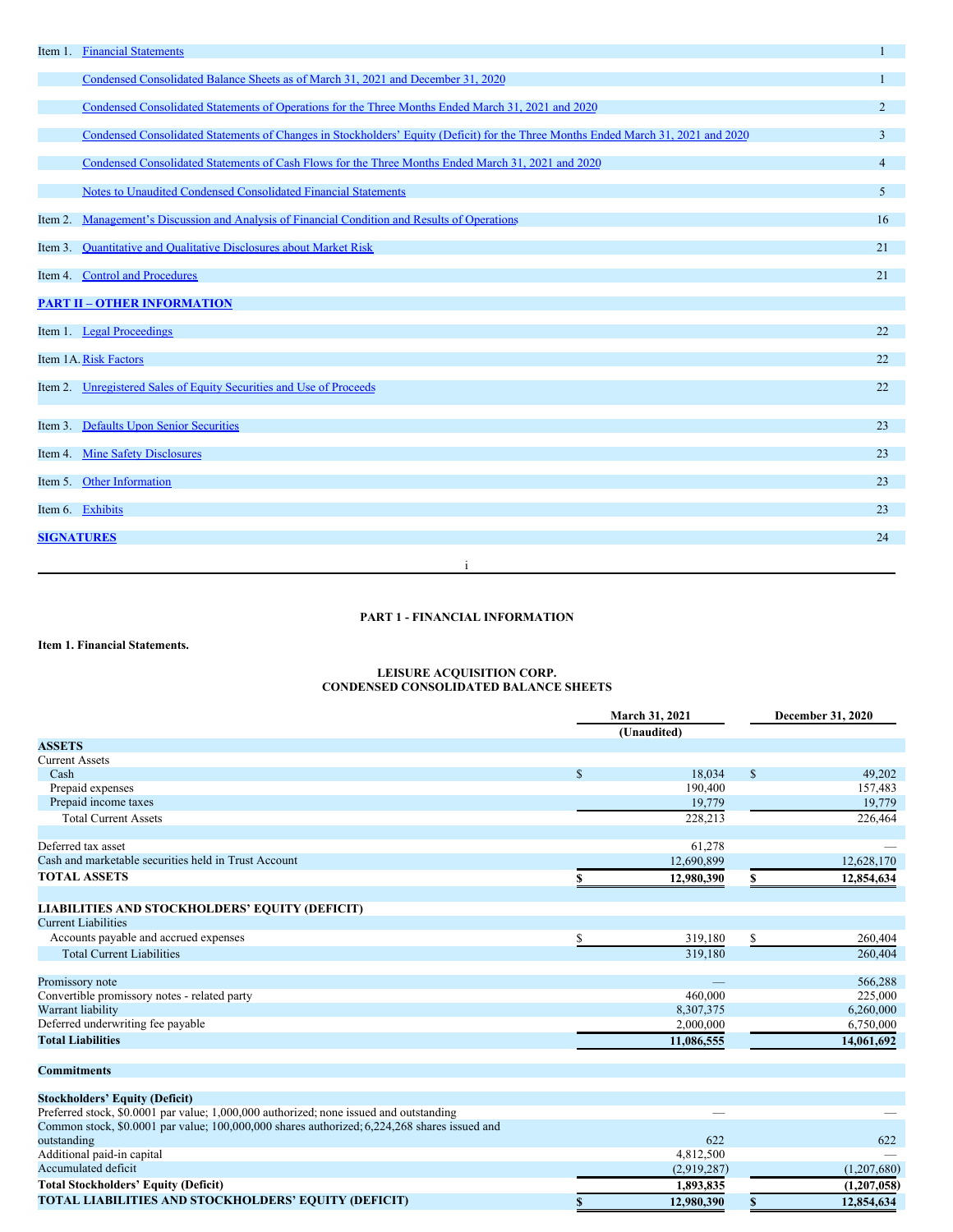1

## **LEISURE ACQUISITION CORP. CONDENSED CONSOLIDATED STATEMENTS OF OPERATIONS (Unaudited)**

|                                                                                                    | Three Months Ended March 31, |  |            |  |  |
|----------------------------------------------------------------------------------------------------|------------------------------|--|------------|--|--|
|                                                                                                    | 2021                         |  | 2020       |  |  |
| Operating costs                                                                                    | 292,027                      |  | 915,183    |  |  |
| Loss from operations                                                                               | (292, 027)                   |  | (915, 183) |  |  |
|                                                                                                    |                              |  |            |  |  |
| Other income (expense):                                                                            |                              |  |            |  |  |
| Interest earned on marketable securities held in Trust Account                                     | 229                          |  | 639,954    |  |  |
| Interest expense                                                                                   |                              |  | (31, 428)  |  |  |
| Change in fair value of conversion liability                                                       |                              |  | (10,000)   |  |  |
| Change in fair value of warrant liability                                                          | (1,481,087)                  |  | 2,184,000  |  |  |
| Other (expense) income, net                                                                        | (1,480,858)                  |  | 2,782,526  |  |  |
|                                                                                                    |                              |  |            |  |  |
| (Loss) income before provision for income taxes                                                    | (1,772,885)                  |  | 1,867,343  |  |  |
| Benefit from (provision for) income taxes                                                          | 61,278                       |  | (74, 625)  |  |  |
| Net (loss) income                                                                                  | (1,711,607)                  |  | 1,792,718  |  |  |
|                                                                                                    |                              |  |            |  |  |
| Basic and diluted weighted average shares outstanding, Common stock subject to possible redemption |                              |  | 15,885,267 |  |  |
|                                                                                                    |                              |  |            |  |  |
| Basic and diluted net loss per share, Common stock subject to possible redemption                  |                              |  | 0.00       |  |  |
|                                                                                                    |                              |  |            |  |  |
| Basic and diluted weighted average shares outstanding, Non-redeemable common stock                 | 6,224,268                    |  | 6,375,178  |  |  |
|                                                                                                    |                              |  |            |  |  |
| Basic and diluted net loss per share, Non-redeemable common stock                                  | (0.27)                       |  | 0.28       |  |  |
|                                                                                                    |                              |  |            |  |  |

The accompanying notes are an integral part of the unaudited condensed consolidated financial statements.

#### $\overline{2}$

## **LEISURE ACQUISITION CORP. CONDENSED CONSOLIDATED STATEMENTS OF CHANGES IN STOCKHOLDERS' EQUITY (Unaudited)**

# **THREE MONTHS ENDED MARCH 31, 2021**

|                                                          | <b>Common Stock</b> |        | <b>Additional</b><br>Paid in | Accumulated | Total<br>Stockholders' |
|----------------------------------------------------------|---------------------|--------|------------------------------|-------------|------------------------|
|                                                          | <b>Shares</b>       | Amount | Capital                      | Deficit     | <b>Equity</b>          |
| Balance – January 1, 2021                                | 6,224,268           | 622    |                              | (1,207,680) | (1,207,058)            |
|                                                          |                     |        |                              |             |                        |
| Waiver of a portion of deferred underwriting fee         |                     |        | 4,750,000                    |             | 4,750,000              |
|                                                          |                     |        |                              |             |                        |
| Amounts returned to Trust Account for excess redemptions |                     |        |                              |             |                        |
| previously withdrawn                                     |                     |        | 62,500                       |             | 62,500                 |
|                                                          |                     |        |                              |             |                        |
| Net income                                               |                     |        |                              | (1,711,607) | (1,711,607)            |
| <b>Balance – March 31, 2021</b>                          | 6,224,268           | 622    | 4,812,500                    | (2,919,287) | 1,893,835              |

# **THREE MONTHS ENDED MARCH 31, 2020**

|               |           |                     |               | Paid in     |                   |           |                                                                 | Total<br>Stockholders' |
|---------------|-----------|---------------------|---------------|-------------|-------------------|-----------|-----------------------------------------------------------------|------------------------|
| <b>Shares</b> |           |                     |               | Capital     |                   | Deficit)  |                                                                 | <b>Equity</b>          |
| 7,067,422     |           | 707                 |               | 5,136,000   |                   | (136,706) |                                                                 | 5,000,001              |
| (28, 849)     |           | 4                   |               | (2,275,153) |                   | _         |                                                                 | (2,275,157)            |
|               |           |                     |               |             |                   | 1,792,718 |                                                                 | 1,792,718<br>4,517,562 |
|               | 7,038,573 | <b>Common Stock</b> | Amount<br>703 |             | <b>Additional</b> |           | Retained<br>Earnings/<br>(Accumulated<br>1,656,012<br>2,860,847 |                        |

The accompanying notes are an integral part of the unaudited condensed consolidated financial statements.

3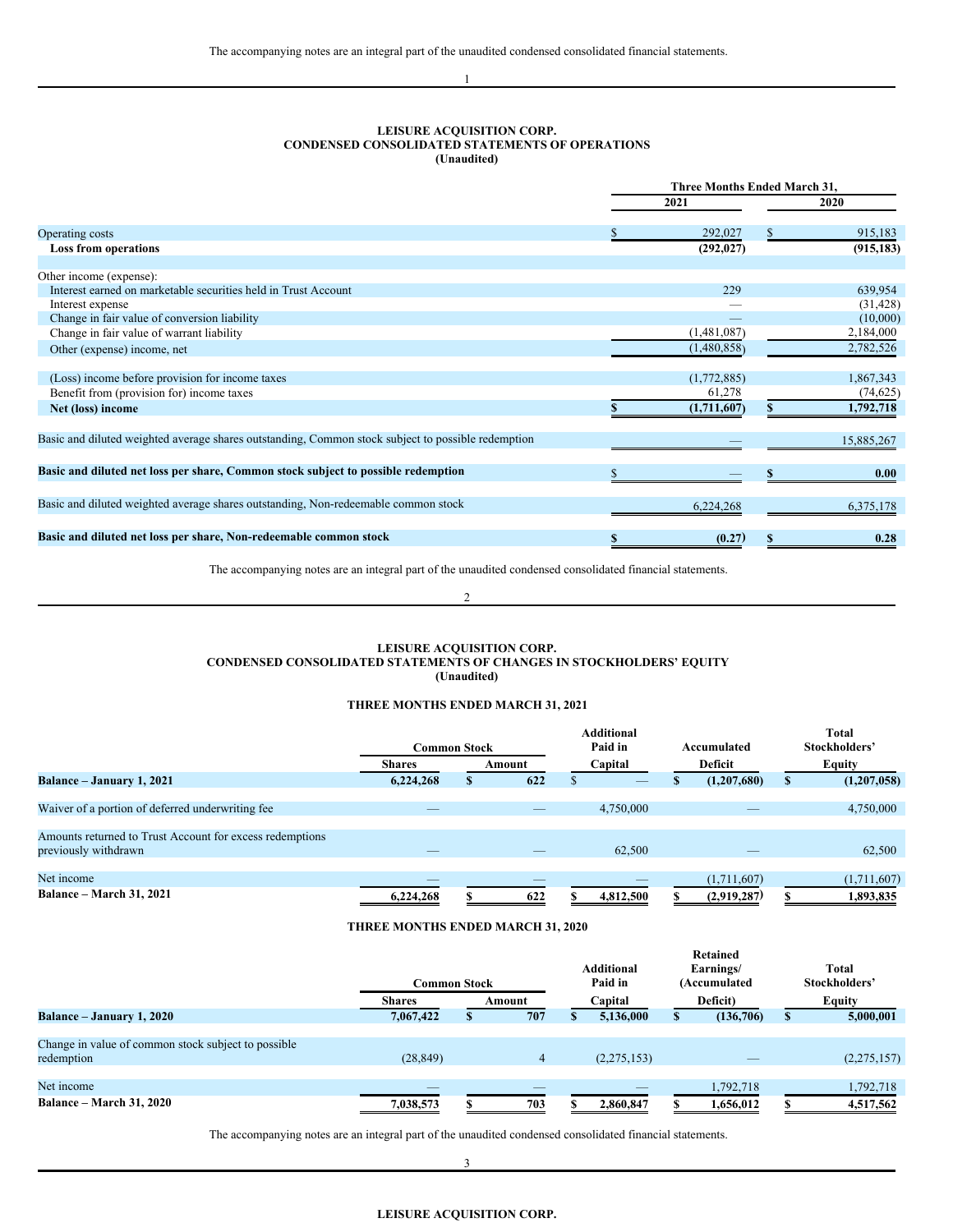## **CONDENSED CONSOLIDATED STATEMENTS OF CASH FLOWS (Unaudited)**

| 2021<br>2020<br><b>Cash Flows from Operating Activities:</b><br>Net (loss) income<br>S<br>\$<br>(1,711,607)<br>1,792,718<br>Adjustments to reconcile net (loss) income to net cash used in operating activities:<br>Interest earned on marketable securities held in Trust Account<br>(639, 954)<br>(229)<br>Change in fair value of warrant liability<br>1,481,087<br>(2,184,000)<br>Deferred tax benefit<br>(61, 278) |
|-------------------------------------------------------------------------------------------------------------------------------------------------------------------------------------------------------------------------------------------------------------------------------------------------------------------------------------------------------------------------------------------------------------------------|
|                                                                                                                                                                                                                                                                                                                                                                                                                         |
|                                                                                                                                                                                                                                                                                                                                                                                                                         |
|                                                                                                                                                                                                                                                                                                                                                                                                                         |
|                                                                                                                                                                                                                                                                                                                                                                                                                         |
|                                                                                                                                                                                                                                                                                                                                                                                                                         |
|                                                                                                                                                                                                                                                                                                                                                                                                                         |
|                                                                                                                                                                                                                                                                                                                                                                                                                         |
| Amortization of debt discount on convertible promissory note<br>31,428                                                                                                                                                                                                                                                                                                                                                  |
| Change in fair value of conversion option liability<br>10,000                                                                                                                                                                                                                                                                                                                                                           |
| Changes in operating assets and liabilities:                                                                                                                                                                                                                                                                                                                                                                            |
| Prepaid expenses<br>(32,917)<br>(42, 375)                                                                                                                                                                                                                                                                                                                                                                               |
| Prepaid income taxes<br>74,625                                                                                                                                                                                                                                                                                                                                                                                          |
| Accounts payable and accrued expenses<br>58,776<br>723,170                                                                                                                                                                                                                                                                                                                                                              |
| Net cash used in operating activities<br>(266, 168)<br>(234, 388)                                                                                                                                                                                                                                                                                                                                                       |
| <b>Cash Flows from Investing Activities:</b>                                                                                                                                                                                                                                                                                                                                                                            |
| Investment of cash in Trust Account<br>(62,500)<br>(1,698,862)                                                                                                                                                                                                                                                                                                                                                          |
| Cash withdrawn from Trust Account for redemption of common stock<br>136,283,492                                                                                                                                                                                                                                                                                                                                         |
| Cash withdrawn from Trust Account for franchise taxes and income taxes<br>40,050                                                                                                                                                                                                                                                                                                                                        |
| Net cash (used in) provided by investing activities<br>(62,500)<br>134,624,680                                                                                                                                                                                                                                                                                                                                          |
| <b>Cash Flows from Financing Activities:</b>                                                                                                                                                                                                                                                                                                                                                                            |
| 235,000<br>1,000,000<br>Proceeds from convertible promissory notes – related parties                                                                                                                                                                                                                                                                                                                                    |
| Redemption of common stock<br>(136, 283, 492)                                                                                                                                                                                                                                                                                                                                                                           |
| Amounts returned to Trust Account for excess redemptions previously withdrawn<br>62,500                                                                                                                                                                                                                                                                                                                                 |
| Net cash provided by (used in) financing activities                                                                                                                                                                                                                                                                                                                                                                     |
| 297,500<br>(135, 283, 492)                                                                                                                                                                                                                                                                                                                                                                                              |
| <b>Net Change in Cash</b><br>(31, 168)<br>(893, 200)                                                                                                                                                                                                                                                                                                                                                                    |
| $Cash - Beginning$<br>49,202<br>1.061.151                                                                                                                                                                                                                                                                                                                                                                               |
| $Cash - Ending$<br>167,951<br>18,034<br>$\mathbf{s}$<br><b>S</b>                                                                                                                                                                                                                                                                                                                                                        |
| Non-Cash investing and financing activities:                                                                                                                                                                                                                                                                                                                                                                            |
| Issuance of warrants in connection with conversion of promissory note<br>\$<br>\$<br>566,288                                                                                                                                                                                                                                                                                                                            |
| Waiver of a portion of deferred underwriting fee payable<br>4,750,000<br>\$<br>S                                                                                                                                                                                                                                                                                                                                        |
| Change in value of common stock subject to possible redemption<br>\$<br>S<br>(349, 857)                                                                                                                                                                                                                                                                                                                                 |
| Due to stockholders for redemption of common stock<br>\$<br>40,000,000                                                                                                                                                                                                                                                                                                                                                  |

The accompanying notes are an integral part of the unaudited condensed consolidated financial statements. 4

## **LEISURE ACQUISITION CORP. NOTES TO CONDENSED CONSOLIDATED FINANCIAL STATEMENTS MARCH 31, 2021 (Unaudited)**

## **1. DESCRIPTION OF ORGANIZATION AND BUSINESS OPERATIONS**

Leisure Acquisition Corp. (the "Company") is a blank check company incorporated in Delaware onSeptember 11, 2017. The Company was formed for the purpose of acquiring, through a merger, capital stock exchange, asset acquisition, stock purchase, reorganization, recapitalization, exchangeable share transaction or other similar business transaction, with one or more operating businesses or assets (a "Business Combination").

The Company has one subsidiary, EB Merger Sub, Inc., a Delaware corporation and wholly owned subsidiary of the Company (see Note 6).

At March 31, 2021, the Company had not yet commenced operations. All activity through March 31, 2021 relates to the Company's formation, its initial public offering ("Initial Public Offering"), which is described below, identifying a target company for a Business Combination, activities in connection with the previously proposed business combination with GTWY Holdings Limited, a Canadian corporation ("GTWY Holdings"), which was terminated on July 16, 2020 and activities in connection with the proposed business combination with Ensysce Biosciences, Inc. ("Ensysce"), which is described in Note 6.

The registration statement for the Company's Initial Public Offering was declared effective on December 1, 2017. On December 5, 2017, the Company consummated the Initial Public Offering of 20,000,000 units ("Units" and, with respect to the common stock included in the Units, the "Public Shares"), generating gross proceeds of \$200,000,000, which is described in Note 3.

Simultaneously with the closing of the Initial Public Offering, the Company consummated the sale of6,825,000 warrants (the "Private Placement Warrants") at a price of \$1.00 per warrant in a private placement to Hydra LAC, LLC, an affiliate of Hydra Management, LLC (the "Hydra Sponsor"), MLCP GLL Funding LLC, an affiliate of Matthews Lane Capital Partners, LLC (the "Matthews Lane Sponsor," and, together with the Hydra Sponsor, the "Sponsors"), HG Vora Special Opportunities Master Fund, Ltd. ("HG Vora") and certain members of the Company's management team, generating gross proceeds of \$6,825,000, which is described in Note 4.

Following the closing of the Initial Public Offering on December 5, 2017, an amount of \$200,000,000 (\$10.00 per Unit) from the net proceeds of the sale of the Units in the Initial Public Offering and the Private Placement Warrants was placed in a trust account (the "Trust Account") and invested in U.S. government securities, within the meaning set forth in Section 2(a)(16) of the Investment Company Act of 1940, as amended (the "Investment Company Act"), with a maturity of 180 days or less or in any openended investment company that holds itself out as a money market fund selected by the Company meeting the conditions of Rule 2a-7 of the Investment Company Act, as determined by the Company, until the earlier of: (i) the consummation of a Business Combination or (ii) the distribution of the Trust Account, as described below.

Transaction costs amounted to \$11,548,735, consisting of \$4,000,000 of underwriting fees, \$7,000,000 of deferred underwriting fees and \$548,735 of Initial Public Offering costs.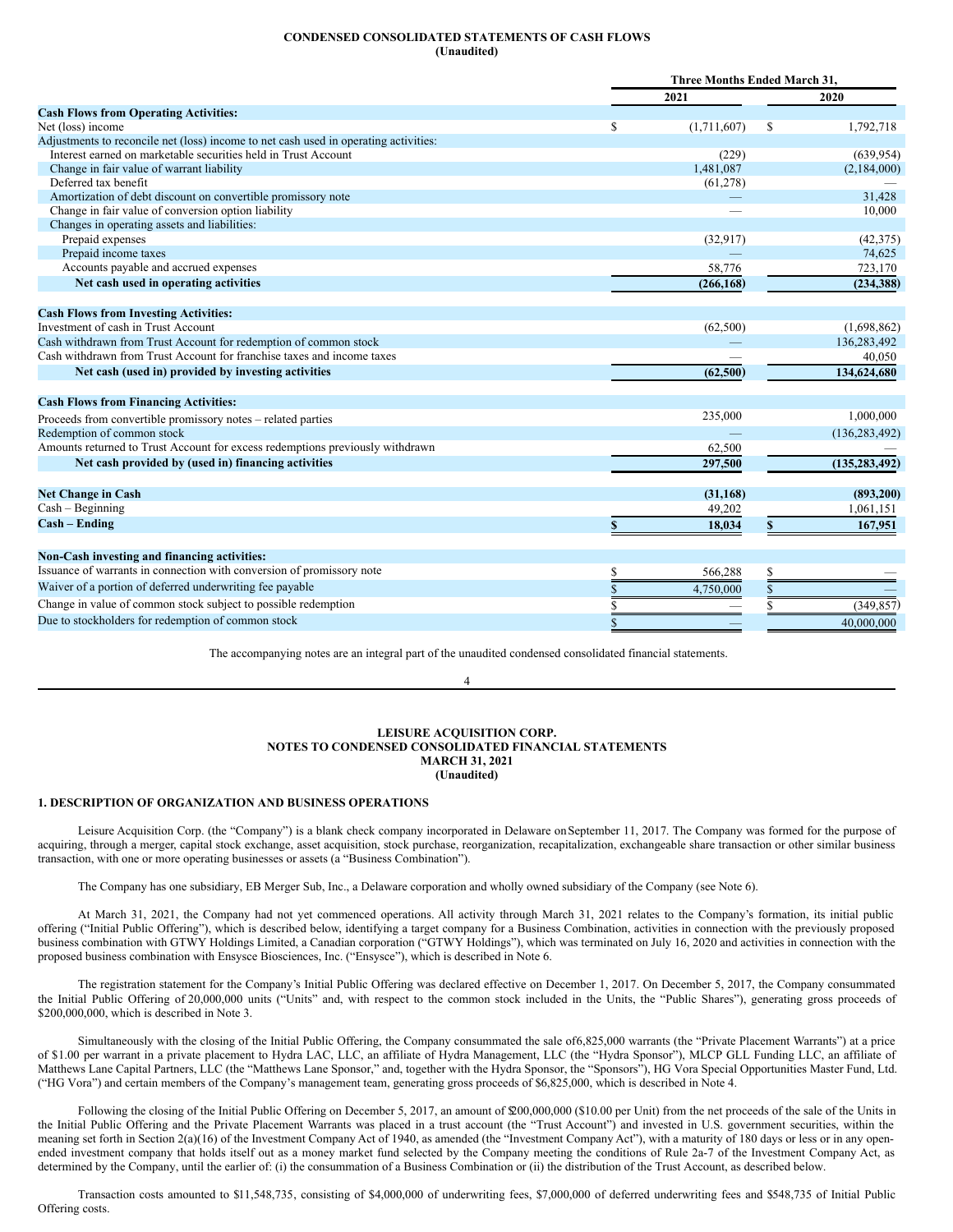The Company's management has broad discretion with respect to the specific application of the net proceeds of the Initial Public Offering and Private Placement Warrants, although substantially all of the net proceeds are intended to be applied generally toward consummating a Business Combination. The Company's initial Business Combination must be with one or more target businesses that together have a fair market value equal to at least 80% of the balance in the Trust Account (excluding deferred underwriting commissions and franchise and income taxes payable on the income earned on the Trust Account) at the time of the signing of an agreement to enter into a Business Combination. The Company will only complete a Business Combination if the post-Business Combination company owns or acquires 50% or more of the outstanding voting securities of the target or otherwise acquires a controlling interest in the target sufficient for it not to be required to register as an investment company under the Investment Company Act. There is no assurance that the Company will be able to successfully effect a Business Combination.

The Company will provide its stockholders with the opportunity to redeem all or a portion of their Public Shares upon the completion of a Business Combination either (i) in connection with a stockholder meeting called to approve the Business Combination or (ii) by means of a tender offer. The decision as to whether the Company will seek stockholder approval of a Business Combination or conduct a tender offer will be made by the Company, solely in its discretion. The stockholders will be entitled to redeem their shares for a pro rata portion of the amount then on deposit in the Trust Account (\$10.00 per share, plus any deposits made to the Trust Account in connection with extension payments and any pro rata interest earned on the funds held in the Trust Account and not previously released to the Company to pay franchise and income taxes). The per share amount to be distributed to stockholders who redeem their shares will not be reduced by the deferred underwriting commissions the Company will pay to the underwriters (see Note 6).

The Company will proceed with a Business Combination if the Company has net tangible assets of at least \$5,000,001 upon consummation of a Business Combination and, if the Company seeks stockholder approval, a majority of the outstanding shares voted are voted in favor of the Business Combination. If a stockholder vote is not required by law and the Company does not decide to hold a stockholder vote for business or other legal reasons, the Company will, pursuant to its Second Amended and Restated Certificate of Incorporation, conduct the redemptions pursuant to the tender offer rules of the Securities and Exchange Commission ("SEC"), and file tender offer documents with the SEC prior to completing a Business Combination. If, however, a stockholder approval of the transaction is required by law, or the Company decides to obtain stockholder approval for business or other legal reasons, the Company will offer to redeem shares in conjunction with a proxy solicitation pursuant to the proxy rules and not pursuant to the tender offer rules. If the Company seeks stockholder approval in connection with a Business Combination, the Sponsors and the Company's other initial stockholders (collectively, the "Initial Stockholders") have agreed to vote their Founder Shares (as defined in Note 5) and any Public Shares held by them in favor of approving a Business Combination. Additionally, each public stockholder may elect to redeem their Public Shares irrespective of whether they vote for or against the proposed transaction.

5

## **LEISURE ACQUISITION CORP. NOTES TO CONDENSED CONSOLIDATED FINANCIAL STATEMENTS MARCH 31, 2021 (Unaudited)**

Notwithstanding the foregoing, the Company's Second Amended and Restated Certificate of Incorporation provides that a public stockholder, together with any affiliate of such stockholder or any other person with whom such stockholder is acting in concert or as a "group" (as defined under Section 13 of the Securities Exchange Act of 1934, as amended (the "Exchange Act")), will be restricted from redeeming its shares with respect to an aggregate of 20% or more of the common stock sold in the Initial Public Offering.

The Company has until June 30, 2021 to consummate a Business Combination (the "Combination Period"). If the Company is unable to complete a Business Combination within the Combination Period, the Company will (i) cease all operations except for the purpose of winding up, (ii) as promptly as reasonably possible but no more than ten business days thereafter, redeem 100% of the outstanding Public Shares, at a per-share price, payable in cash, equal to the aggregate amount then on deposit in the Trust Account, including interest earned and not previously released to pay franchise and income taxes (less up to \$75,000 of interest to pay dissolution expenses), divided by the number of then outstanding Public Shares, which redemption will completely extinguish public stockholders' rights as stockholders (including the right to receive further liquidation distributions, if any), subject to applicable law, and (iii) as promptly as reasonably possible following such redemption, subject to the approval of the remaining stockholders and the Company's board of directors, proceed to commence a voluntary liquidation and thereby a formal dissolution of the Company, subject in each case to its obligations to provide for claims of creditors and the requirements of applicable law. The underwriters have agreed to waive their rights to the deferred underwriting commission held in the Trust Account in the event the Company does not complete a Business Combination within the Combination Period and, in such event, such amounts will be included with the funds held in the Trust Account that will be available to fund the redemption of the Company's Public Shares. In the event of such distribution, it is possible that the per share value of the assets remaining available for distribution (including Trust Account assets) will be less than the \$10.00 per Unit in the Initial Public Offering.

On November 26, 2019, the Company held a special meeting pursuant to which the Company's stockholders approved extending the Combination Period from December 5, 2019 to April 5, 2020 (the "Initial Extension Date"). In connection with the approval of the extension, stockholders elected to redeem an aggregate of 1,123,749 shares of the Company's common stock. As a result, an aggregate of \$11,583,473 (or approximately \$10.31 per share) was released from the Company's Trust Account to pay such stockholders.

The Company agreed to contribute (the "Contribution") \$0.03 for each share of the Company's common stock that was not redeemed in connection with the extension for each of the four monthly periods covered by the extension (commencing on December 6, 2019 through the Initial Extension Date), subject to certain conditions.

On each of December 5, 2019, January 3, 2020, February 4, 2020 and March 4, 2020, the Company made a Contribution of \$0.03 for each of the public shares outstanding, for an aggregate Contribution of \$2,265,151, which amounts were deposited into the Trust Account.

On December 5, 2019, the Company entered into an expense advancement agreement with GTWY Holdings (the "GTWY Expense Advance Agreement"), pursuant to which GTWY Holdings committed to provide \$566,288 to fund contributions to the Trust Account. The Company drew down the full amount under the GTWY Expense Advance Agreement to fund the required Contribution to the Trust Account for the period December 6, 2019 to January 5, 2020 by issuing an unsecured promissory note to GTWY Holdings. The note was converted into warrants on January 31, 2021 (see Note 6).

On January 15, 2020, the Company drew down \$1,000,000 under the expense advancement agreement with the Company's Sponsors and strategic investor dated December 1, 2017 in exchange for issuing unsecured promissory notes to fund its working capital requirements and to fund required Contributions to the Trust Account. The holders had the option to convert the promissory notes into warrants at a price of \$1.00 per warrant subject to the same terms and conditions as private placement warrants. The notes were converted into warrants on June 25, 2020 (see Note 5).

On March 26, 2020, the Company held a special meeting pursuant to which the Company's stockholders approved extending the Combination Period from April 5, 2020 to June 30, 2020 (the "Second Extension Date"). In connection with the approval of the extension, stockholders elected to redeem an aggregate of 16,837,678 shares of the Company's common stock. As a result, an aggregate of \$ 176,283,492 (or approximately \$10.47 per share) was released from the Company's Trust Account to pay such stockholders. Of the amount paid to redeeming stockholders, \$136,283,492 was paid as of March 31, 2020 and the balance of \$40,000,000 was paid on April 1, 2020.

On June 26, 2020, the Company held a special meeting pursuant to which the Company's stockholders approved extending the Combination Period from June 30, 2020 to December 1, 2020 (the "Third Extension Date"). In connection with the approval of the extension, stockholders elected to redeem an aggregate of 776,290 shares of the Company's common stock. As a result, an aggregate of \$ 8,099,292 (or approximately \$10.43 per share) was released from the Company's Trust Account to pay such stockholders.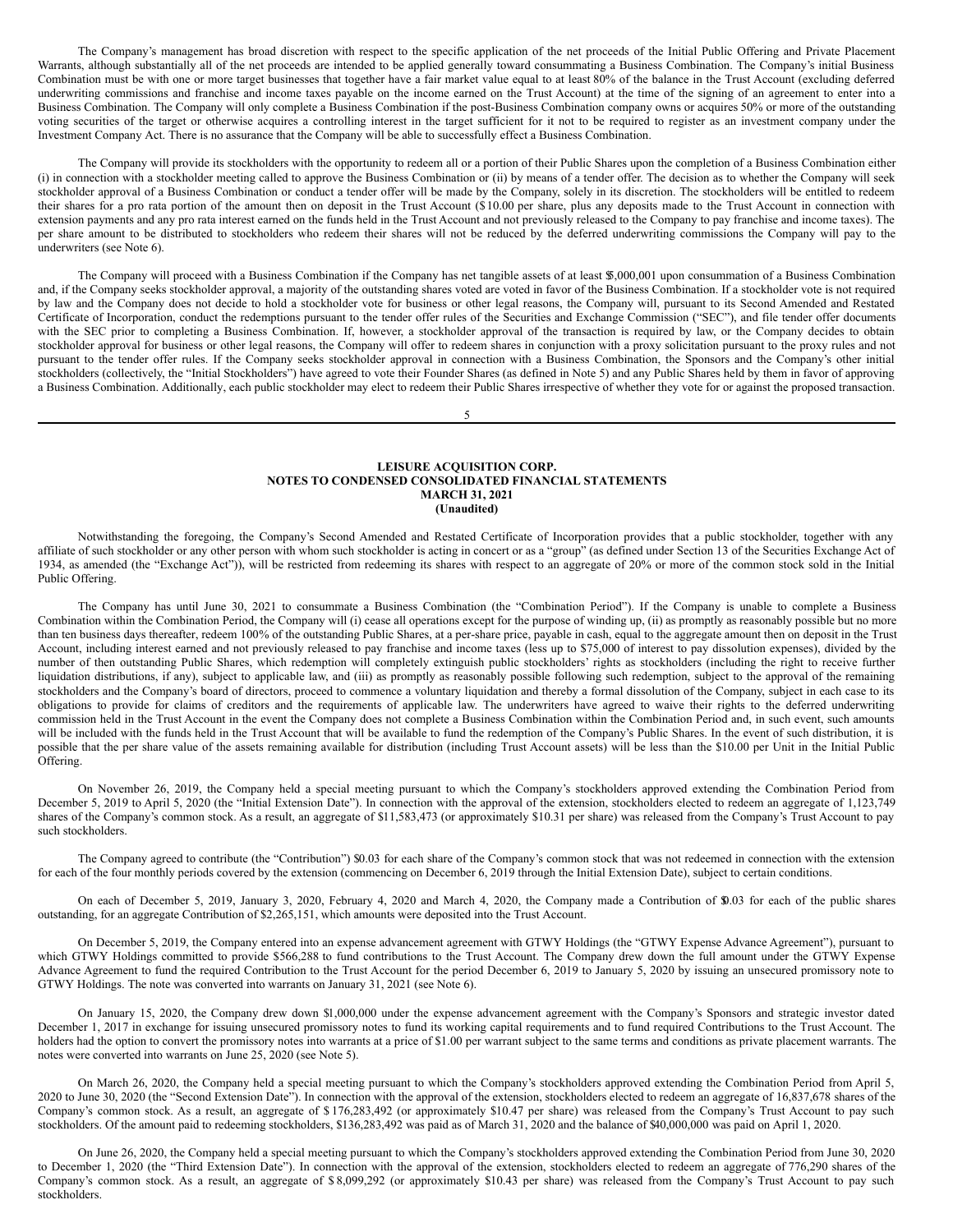## **LEISURE ACQUISITION CORP. NOTES TO CONDENSED CONSOLIDATED FINANCIAL STATEMENTS MARCH 31, 2021 (Unaudited)**

On November 24, 2020, the Company's stockholders approved extending the Combination Period from December 1, 2020 to June 30, 2021 (the "Fourth Extension Date"). In connection with the approval of the extension, stockholders elected to redeem an aggregate of 38,015 shares of the Company's common stock. As a result, an aggregate of \$393,380 (or approximately \$10.34 per share) was released from the Company's Trust Account to pay such stockholders.

The Initial Stockholders have agreed to (i) waive their redemption rights with respect to their Founder Shares in connection with the completion of a Business Combination, (ii) to waive their rights to liquidating distributions from the Trust Account with respect to their Founder Shares if the Company fails to complete a Business Combination within the Combination Period and (iii) not to propose an amendment to the Company's Second Amended and Restated Certificate of Incorporation that would affect the substance or timing of the Company's obligation to redeem 100% of its Public Shares if the Company does not complete a Business Combination, unless the Company provides the public stockholders with the opportunity to redeem their shares in conjunction with any such amendment.

In order to protect the amounts held in the Trust Account, the Sponsors have agreed to be liable to the Company if and to the extent any claims by a vendor for services rendered or products sold to the Company, or a prospective target business with which the Company has discussed entering into a transaction agreement, reduce the amount of funds in the Trust Account to below the lesser of (i) \$10.00 per Public Share or (ii) such lesser amount per share held in the Trust Account as of the date of the liquidation of the Trust Account due to reductions in the value of the trust assets. This liability will not apply with respect to any claims by a third party who executed a waiver of any right, title, interest or claim of any kind in or to any monies held in the Trust Account or to any claims under the Company's indemnity of the underwriters of the Initial Public Offering against certain liabilities, including liabilities under the Securities Act of 1933, as amended (the "Securities Act"). Moreover, in the event that an executed waiver is deemed to be unenforceable against a third party, the Sponsors will not be responsible to the extent of any liability for such third-party claims. The Company will seek to reduce the possibility that the Sponsors will have to indemnify the Trust Account due to claims of creditors by endeavoring to have all vendors, service providers, prospective target businesses or other entities with which the Company does business, execute agreements with the Company waiving any right, title, interest or claim of any kind in or to monies held in the Trust Account.

## **Nasdaq Notifications**

On November 30, 2020, the Company received a notice from the Listing Qualifications Department of The Nasdaq Stock Market LLC stating that the Company was not in compliance with Listing Rule IM-5101-2 (the "Rule"), which requires that a special purpose acquisition company complete one or more business combinations within 36 months of the effectiveness of the registration statement filed in connection with its initial public offering. Since the Company's registration statement became effective on December 1, 2017, it was required to complete an initial business combination by no later than December 1, 2020. The Rule also provides that failure to comply with this requirement will result in the Listing Qualifications Department issuing a Staff Delisting Determination under Rule 5810 to delist the Company's securities. In addition, the Nasdaq Notice states that the Company was not in compliance with Nasdaq's minimum publicly held shares requirement under Listing Rule 5550(a)(4), which requires a listed company's primary equity security to maintain a minimum of 500,000 publicly held shares.

The Listing Qualifications Department advised the Company that its securities would be subject to delisting unless the Company timely requested a hearing before an independent Hearings Panel (the "Panel"). Following a hearing before the Panel, the Panel granted the Company an extension, through June 1, 2021, to complete an initial business combination and thereby evidence compliance with all criteria for initial listing on Nasdaq. The notice stated that June 1, 2021 constituted the full extent of the Panel's discretion in this matter.

The Company continues to work towards completion of the proposed business combination with Ensysce; however, the merger has not yet been consummated. As a result, on June 1, 2021, Nasdaq notified the Company that trading in the Company's securities on Nasdaq would be suspended effective with the open of the market on June 3, 2021 (the "Suspension Notice"). The Company's securities became eligible to trade on the OTC Markets system beginning on June 3, 2021. Although trading, if any, will occur in the over-the-counter market beginning June 3, 2021, the Company will remain technically listed on Nasdaq pending the expiration of all Nasdaq review and appeal processes. The Company believes completion of the merger will enable it to evidence Nasdaq listing compliance by June 30, 2021; however, there can be no assurance that the Company's proposed merger with Ensysce will be completed or that the Company's securities will trade on Nasdaq upon completion of the merger.

In addition, and prior to the issuance of Suspension Notice, on May 25, 2021, the Company received formal notice from the Staff indicating that the Company's failure to timely file this Form 10-Q with the SEC, as required by Nasdaq Listing Rule  $5250(c)(1)$  (the "Filing Requirement"), could serve as a separate basis for suspension and delisting of the Company's securities from Nasdaq. The Company was granted the opportunity to submit a plan to regain compliance with the Filing Requirement for the Panel's review by no later than June 1, 2021 and, notwithstanding the Suspension Notice, submitted that plan and filed this Form 10-Q in accordance with that plan.

The Company was unable to complete the merger with Ensysce or to timely file the Form 10-Q with the SEC due to the additional time required by the Company to determine and otherwise address the appropriate accounting treatment for the Company's warrants, as a result of the SEC statement released on April 12, 2021, entitled "Staff Statement on Accounting and Reporting Considerations for Warrants Issued by Special Purpose Acquisition Companies ("SPACs")" (the "SEC Statement"). The SEC Statement provided guidance to all SPAC-related companies regarding the appropriate accounting for and reporting of warrants in their financial statements.

See Item 1A. Risk Factors— The Nasdaq may not continue to list our securities, which could limit investors' ability to make transactions in our securities and subject us to additional trading restrictions.

## **Risks and Uncertainties**

Management continues to evaluate the impact of the COVID-19 pandemic and has concluded that while it is reasonably possible that the virus could have a negative effect on the Company's financial position, results of its operations and/or search for a target company, the specific impact is not readily determinable as of the date of these financial statements. The financial statements do not include any adjustments that might result from the outcome of this uncertainty.

#### **Liquidity and Going Concern**

As of March 31, 2021, the Company had \$18,034 in its operating bank accounts, \$12,690,899 in securities held in the Trust Account to be used for a Business Combination or to repurchase or redeem its common stock in connection therewith and working capital deficit of \$163,896, which excludes \$72,929 of prepaid income and franchise taxes.

As of March 31, 2021, the Company there was no remaining amounts available for drawdown under the Company's expense advancement agreement with the Company's Sponsors and HG Vora (see "Related Party Loans" in Note 5).

The Company will need to raise additional capital through loans or additional investments from its Sponsors, HG Vora, stockholders, officers, directors, or third parties. The Company's Sponsors and HG Vora may, but are not obligated to, loan the Company funds, from time to time or at any time, in whatever amount they deem reasonable in their sole discretion, to meet the Company's working capital needs. Accordingly, the Company may not be able to obtain additional financing. If the Company is unable to raise additional capital, it may be required to take additional measures to conserve liquidity, which could include, but not necessarily be limited to, curtailing operations, suspending the pursuit of a potential transaction, and reducing overhead expenses. The Company cannot provide any assurance that new financing will be available to it on commercially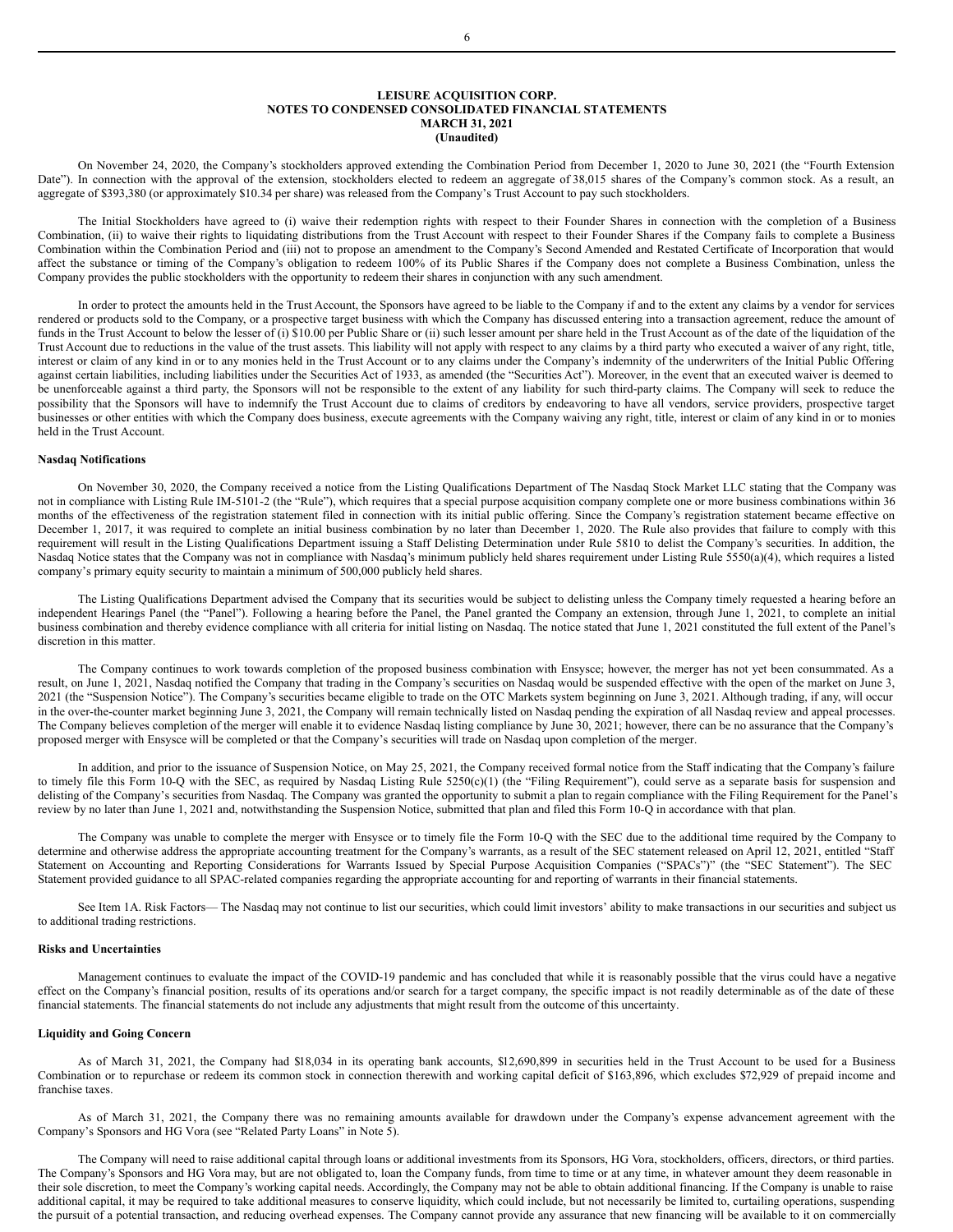acceptable terms, if at all. These conditions raise substantial doubt about the Company's ability to continue as a going concern through June 30, 2021, the date that the Company will be required to cease all operations, except for the purpose of winding up, if a Business Combination is not consummated. These financial statements do not include any adjustments relating to the recovery of the recorded assets or the classification of the liabilities that might be necessary should the Company be unable to continue as a going concern.

7

## **LEISURE ACQUISITION CORP. NOTES TO CONDENSED CONSOLIDATED FINANCIAL STATEMENTS MARCH 31, 2021 (Unaudited)**

#### **2. SUMMARY OF SIGNIFICANT ACCOUNTING POLICIES**

#### **Basis of Presentation**

The accompanying unaudited condensed consolidated financial statements have been prepared in accordance with accounting principles generally accepted in the United States of America ("GAAP") for interim financial information and in accordance with the instructions to Form 10-Q and Article 8 of Regulation S-X of the SEC. Certain information or footnote disclosures normally included in financial statements prepared in accordance with GAAP have been condensed or omitted, pursuant to the rules and regulations of the SEC for interim financial reporting. Accordingly, they do not include all the information and footnotes necessary for a comprehensive presentation of financial position, results of operations, or cash flows. In the opinion of management, the accompanying unaudited condensed consolidated financial statements include all adjustments, consisting of a normal recurring nature, which are necessary for a fair presentation of the financial position, operating results and cash flows for the periods presented.

The accompanying unaudited condensed consolidated financial statements should be read in conjunction with the Company's Annual Report on Form 10-K/Afor the year ended December 31, 2020, as filed with the SEC on June 7, 2021, which contains the audited financial statements and notes thereto. The interim results for the three months ended March 31, 2021 are not necessarily indicative of the results to be expected for the year ending December 31, 2021 or for any future interim periods.

## **Emerging Growth Company**

The Company is an "emerging growth company," as defined in Section 2(a) of the Securities Act, as modified by the Jumpstart Our Business Startups Act of 2012 (the "JOBS Act"), and it may take advantage of certain exemptions from various reporting requirements that are applicable to other public companies that are not emerging growth companies including, but not limited to, not being required to comply with the independent registered public accounting firm attestation requirements of Section 404 of the Sarbanes-Oxley Act, reduced disclosure obligations regarding executive compensation in its periodic reports and proxy statements, and exemptions from the requirements of holding a nonbinding advisory vote on executive compensation and shareholder approval of any golden parachute payments not previously approved.

Further, Section 102(b)(1) of the JOBS Act exempts emerging growth companies from being required to comply with new or revised financial accounting standards until private companies (that is, those that have not had a Securities Act registration statement declared effective or do not have a class of securities registered under the Exchange Act) are required to comply with the new or revised financial accounting standards. The JOBS Act provides that a company can elect to opt out of the extended transition period and comply with the requirements that apply to non-emerging growth companies but any such election to opt out is irrevocable. The Company has elected not to opt out of such extended transition period, which means that when a standard is issued or revised and it has different application dates for public or private companies, the Company, as an emerging growth company, can adopt the new or revised standard at the time private companies adopt the new or revised standard. This may make comparison of the Company's financial statements with another public company, which is neither an emerging growth company nor an emerging growth company and which has opted out of using the extended transition period difficult or impossible because of the potential differences in accounting standards used. **Principles of Consolidation**

The accompanying unaudited condensed consolidated financial statements include the accounts of the Company and its wholly owned subsidiary. All significant intercompany balances and transactions have been eliminated in consolidation.

### **Use of Estimates**

The preparation of condensed consolidated financial statements in conformity with GAAP requires management to make estimates and assumptions that affect the reported amounts of assets and liabilities and disclosure of contingent assets and liabilities at the date of the condensed consolidated financial statements and the reported amounts of revenues and expenses during the reporting period.

Making estimates requires management to exercise significant judgment. It is at least reasonably possible that the estimate of the effect of a condition, situation or set of circumstances that existed at the date of the financial statements, which management considered in formulating its estimate, could change in the near term due to one or more future events. Accordingly, the actual results could differ significantly from the Company's estimates.

## **Cash and Cash Equivalents**

The Company considers all short-term investments with an original maturity of three months or less, when purchased, to be cash equivalents. The Company didnot have any cash equivalents as of March 31, 2021 and December 31, 2020.

## **Marketable Securities Held in Trust Account**

At March 31, 2021 and December 31, 2020, the assets held in the Trust Account were substantially held in a money market fund that invests primarily in U.S. Treasury Bills. During the three months ended March 31, 2021, the Company did not make any withdrawals of interest income from the Trust Account.

## **Derivative Instruments**

The Company accounts for debt and equity issuances as either equity-classified or liability-classified instruments based on an assessment of the instruments specific terms and applicable authoritative guidance in Financial Accounting Standards Board ("FASB") Accounting Standards Codification ("ASC") 480, Distinguishing Liabilities from Equity ("ASC 480") and ASC 815, Derivatives and Hedging ("ASC 815"). The assessment considers whether the instruments are freestanding financial instruments pursuant to ASC 480, meet the definition of a liability pursuant to ASC 480, and whether the instruments meet all of the requirements for equity classification under ASC 815, including whether the instruments are indexed to the Company's own common shares and whether the holders could potentially require "net cash settlement" in a circumstance outside of the Company's control, among other conditions for equity classification. This assessment, which requires the use of professional judgment, is conducted at the time of issuance of the instruments and as of each subsequent quarterly period end date while the instruments are outstanding.

For issued or modified instruments that meet all of the criteria for equity classification, the instruments are required to be recorded as a component of additional paid-in capital at the time of issuance. For issued or modified instruments that do not meet all the criteria for equity classification, the instruments are required to be recorded at their initial fair value on the date of issuance, and each balance sheet date thereafter. Changes in the estimated fair value of the instruments are recognized as a non-cash gain or loss on the condensed consolidated statements of operations.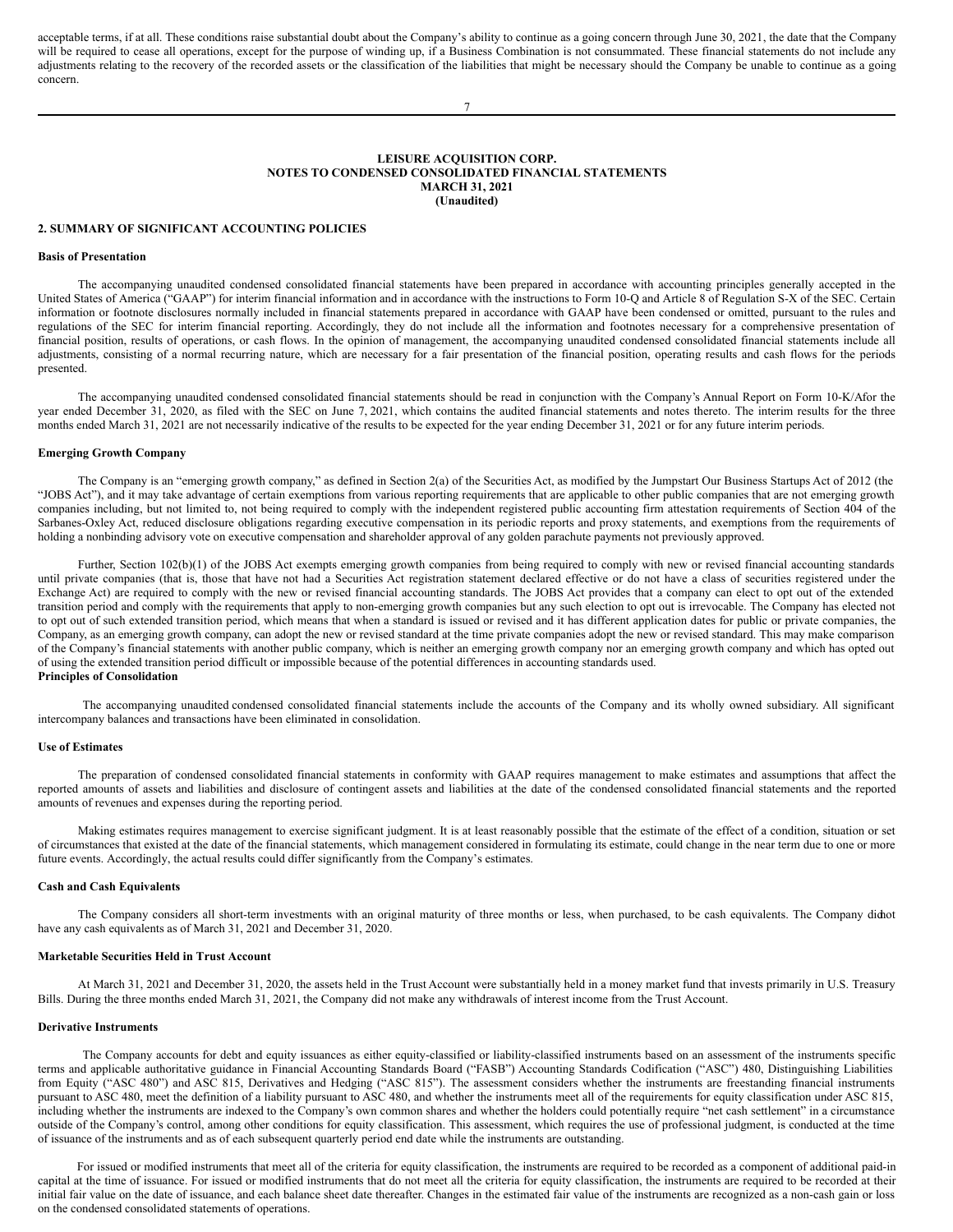#### **Income Taxes**

The Company complies with the accounting and reporting requirements of Accounting Standards Codification ("ASC") Topic 740 "Income Taxes," which requires an asset and liability approach to financial accounting and reporting for income taxes. Deferred income tax assets and liabilities are computed for differences between the financial statement and tax bases of assets and liabilities that will result in future taxable or deductible amounts, based on enacted tax laws and rates applicable to the periods in which the differences are expected to affect taxable income. Valuation allowances are established, when necessary, to reduce deferred tax assets to the amount expected to be realized.

#### 8

## **LEISURE ACQUISITION CORP. NOTES TO CONDENSED CONSOLIDATED FINANCIAL STATEMENTS MARCH 31, 2021 (Unaudited)**

ASC Topic 740 prescribes a recognition threshold and a measurement attribute for the financial statement recognition and measurement of tax positions taken or expected to be taken in a tax return. For those benefits to be recognized, a tax position must be more-likely-than-not to be sustained upon examination by taxing authorities. The Company recognizes accrued interest and penalties related to unrecognized tax benefits as income tax expense. There were no unrecognized tax benefits and no amounts accrued for interest and penalties as of March 31, 2021 and December 31, 2020. The Company is currently not aware of any issues under review that could result in significant payments, accruals or material deviation from its position. The effective tax rate of 3% and 4% differs from the statutory tax rate of21% for the three months ended March 31, 2021 and 2021 primarily due to the effect of the permanent differences attributable to the change in the fair value of the warrants.

The Company may be subject to potential examination by federal, state and city taxing authorities in the areas of income taxes. These potential examinations may include questioning the timing and amount of deductions, the nexus of income among various tax jurisdictions and compliance with federal, state and city tax laws. The Company's management does not expect that the total amount of unrecognized tax benefits will materially change over the next twelve months.

#### **Net Loss Per Common Share**

Net income (loss) per share is computed by dividing net income by the weighted-average number of shares of common stock outstanding during the period, excluding shares of common stock subject to forfeiture. The Company has not considered the effect of the warrants sold in the Initial Public Offering and private placement to purchase an aggregate of 18,391,289 shares in the calculation of diluted loss per share, since the inclusion of such warrants would be anti-dilutive.

The Company's statement of operations includes a presentation of income (loss) per share for common shares subject to possible redemption in a manner similar to the two-class method of income (loss) per share. Net income (loss) per common share, basic and diluted, for Common stock subject to possible redemption is calculated by dividing the proportionate share of income or loss on marketable securities held by the Trust Account, net of applicable franchise and income taxes, by the weighted average number of Common stock subject to possible redemption outstanding since original issuance.

Net loss per share, basic and diluted, for non-redeemable common stock is calculated by dividing the net income (loss), adjusted for income or loss on marketable securities attributable to Common stock subject to possible redemption, by the weighted average number of non-redeemable common stock outstanding for the period.

Non-redeemable common stock includes Founder Shares and non-redeemable shares of common stock as these shares do not have any redemption features. Nonredeemable common stock participates in the income or loss on marketable securities based on non-redeemable shares' proportionate interest.

The following table reflects the calculation of basic and diluted net income (loss) per common share (in dollars, except per share amounts):

|                                                                                 | For three months ended March 31, |             |  |            |
|---------------------------------------------------------------------------------|----------------------------------|-------------|--|------------|
|                                                                                 |                                  | 2020        |  |            |
| Common stock subject to possible redemption                                     |                                  |             |  |            |
| Numerator: Earnings attributable to Common stock subject to possible redemption |                                  |             |  |            |
| Interest earned on marketable securities held in Trust Account                  |                                  |             |  |            |
| Less: interest available to be withdrawn for payment of taxes                   |                                  |             |  |            |
| Net income                                                                      |                                  |             |  |            |
| Denominator: Weighted Average Common stock subject to possible redemption       |                                  |             |  |            |
| Basic and diluted weighted average shares outstanding                           |                                  |             |  | 15,885,267 |
| Basic and diluted net income per share                                          |                                  |             |  | 0.00       |
|                                                                                 |                                  |             |  |            |
| Non-Redeemable Common Stock                                                     |                                  |             |  |            |
| Numerator: Net (Loss) Income minus Net Earnings                                 |                                  |             |  |            |
| Net (loss) income                                                               |                                  | (1,711,607) |  | 1,792,718  |
| Less: Net income attributable to Common stock subject to possible redemption    |                                  |             |  |            |
| Non-redeemable net (loss) income                                                |                                  | (1,711,607) |  | 1,792,718  |
| Denominator: Weighted Average Non-redeemable common stock                       |                                  |             |  |            |
| Basic and diluted weighted average shares outstanding                           |                                  | 6,224,268   |  | 6,375,178  |
| Basic and diluted net (loss) income per share                                   |                                  | (0.27)      |  | 0.28       |
| Q                                                                               |                                  |             |  |            |

## **LEISURE ACQUISITION CORP. NOTES TO CONDENSED CONSOLIDATED FINANCIAL STATEMENTS MARCH 31, 2021 (Unaudited)**

#### **Concentration of Credit Risk**

Financial instruments that potentially subject the Company to concentration of credit risk consist of a cash account in a financial institution, which, at times may exceed the federal depository insurance coverage of \$250,000. The Company has not experienced losses on this account and management believes the Company is not exposed to significant risks on such account.

#### **Fair Value of Financial Instruments**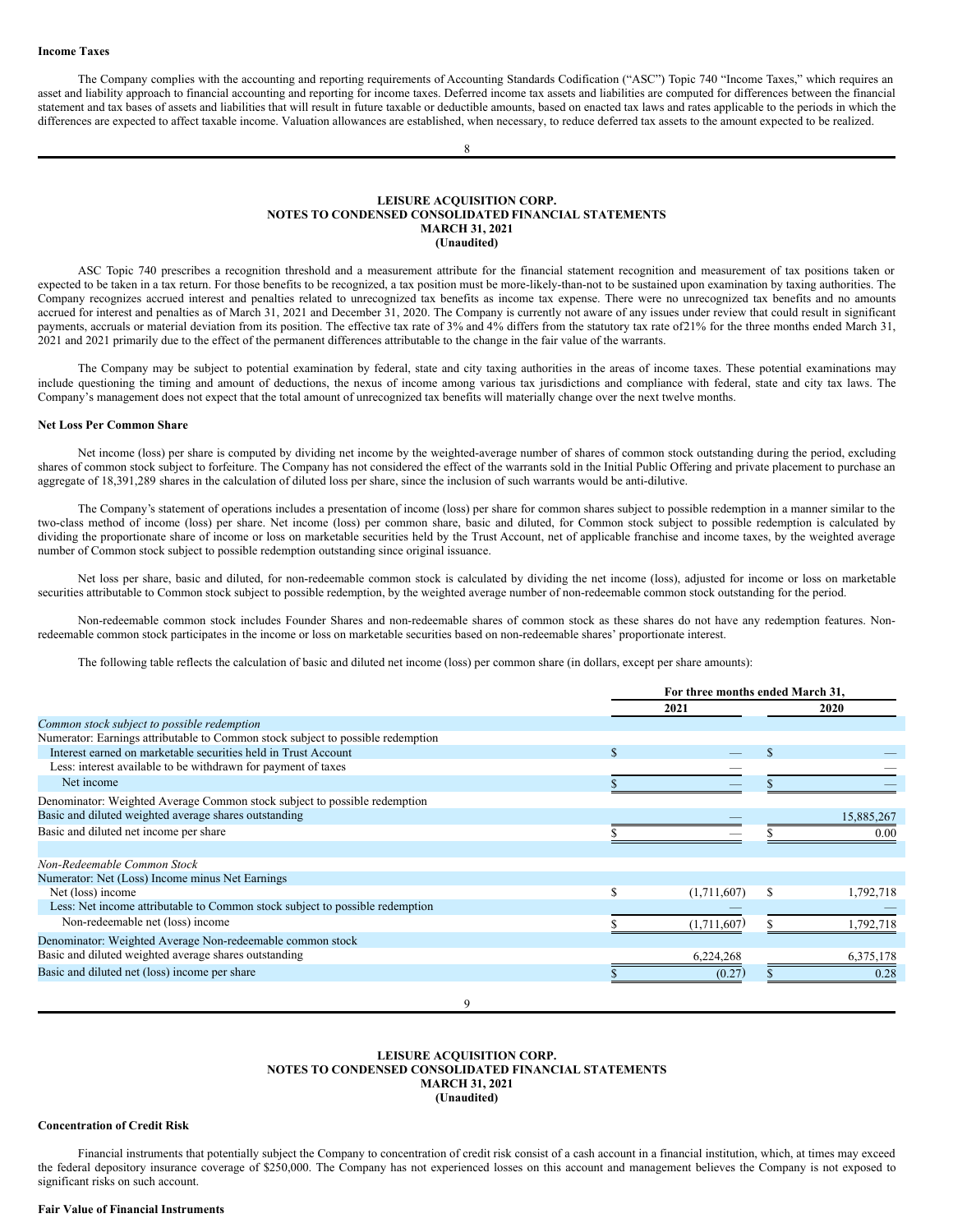The fair value of the Company's assets and liabilities, which qualify as financial instruments under ASC Topic 820, "Fair Value Measurement" ("ASC 820"), approximates the carrying amounts represented in the accompanying condensed consolidated balance sheets, primarily due to their short-term nature, except for the Private Placement Warrants, the working capital warrants issued on conversion of its convertible promissory note and the warrants issued on conversion of the amounts outstanding under the Gateway Promissory Note (collectively, the "Private Warrants").

#### **Recent Accounting Standards**

In August 2020, the Financial Accounting Standards Board ("FASB") issued Accounting Standards Update ("ASU") 2020-06, Debt — Debt with Conversion and Other Options (Subtopic 470-20) and Derivatives and Hedging — Contracts in Entity's Own Equity (Subtopic 815-40) ("ASU 2020-06") to simplify accounting for certain financial instruments. ASU 2020-06 eliminates the current models that require separation of beneficial conversion and cash conversion features from convertible instruments and simplifies the derivative scope exception guidance pertaining to equity classification of contracts in an entity's own equity. The new standard also introduces additional disclosures for convertible debt and freestanding instruments that are indexed to and settled in an entity's own equity. ASU 2020-06 amends the diluted earnings per share guidance, including the requirement to use the if-converted method for all convertible instruments. ASU 2020-06 is effective January 1, 2022 and should be applied on a full or modified retrospective basis, with early adoption permitted beginning on January 1, 2021. The Company adopted ASU 2020-06 effective January 1, 2021. The adoption of ASU 2020-06 did not have an impact on the Company's financial statements.

Management does not believe that any other recently issued, but not yet effective, accounting standards, if currently adopted, would have a material effect on the Company's condensed consolidated financial statements.

10

## **LEISURE ACQUISITION CORP**. **NOTES TO CONDENSED CONSOLIDATED FINANCIAL STATEMENTS MARCH 31, 2021 (Unaudited)**

#### **3. INITIAL PUBLIC OFFERING**

Pursuant to the Initial Public Offering, the Company sold20,000,000 Units at a purchase price of \$10.00 per Unit. Each Unit consists of one share of common stock, and one-half of one warrant ("Public Warrant"). Each whole Public Warrant entitles the holder to purchase one share of common stock at an exercise price of \$ 11.50 (see Note 8).

## **4. PRIVATE PLACEMENT**

Simultaneously with the closing of the Initial Public Offering, affiliates of the Hydra Sponsor and Matthews Lane Sponsor, HG Vora and certain members of management purchased an aggregate of 6,825,000 Private Placement Warrants at \$1.00 per Private Placement Warrant, for an aggregate purchase price of \$6,825,000. Each Private Placement Warrant entitles the holder to purchase one share of common stock at an exercise price of \$11.50. The proceeds from the Private Placement Warrants were added to the proceeds from the Initial Public Offering held in the Trust Account. If the Company does not complete a Business Combination within the Combination Period, the proceeds of the sale of the Private Placement Warrants will be used to fund the redemption of the Public Shares (subject to the requirements of applicable law) and the Private Placement Warrants will expire worthless. There will be no redemption rights or liquidating distributions from the Trust Account with respect to the Private Placement Warrants.

The Private Placement Warrants are identical to the Public Warrants underlying the Units sold in the Initial Public Offering, except that the Private Placement Warrants and the common stock issuable upon the exercise of the Private Placement Warrants are not transferable, assignable or salable until 30 days after the completion of a Business Combination, subject to certain limited exceptions. Additionally, the Private Placement Warrants are exercisable on a cashless basis and are non-redeemable so long as they are held by the initial purchasers or their permitted transferees. If the Private Placement Warrants are held by someone other than the initial purchasers or their permitted transferees, the Private Placement Warrants will be redeemable by the Company and exercisable by such holders on the same basis as the Public Warrants.

# **5. RELATED PARTY TRANSACTIONS**

## **Founder Shares**

On September 11, 2017, the Company issued an aggregate of7,187,500 shares of common stock to the Initial Stockholders ("Founder Shares") for an aggregate purchase price of \$25,000. On December 5, 2017, certain of the Initial Stockholders surrendered and returned to the Company, for nil consideration, an aggregate of1,437,500 Founder Shares, which were cancelled, leaving an aggregate of 5,750,000 Founder Shares outstanding. The 5,750,000 Founder Shares included an aggregate of up to 750,000 shares subject to forfeiture by the Initial Stockholders to the extent that the underwriters' over-allotment was not exercised in full or in part, so that the Initial Stockholders would own 20% of the Company's issued and outstanding shares after the Initial Public Offering. The underwriters' election to exercise their over-allotment option expired unexercised on January 15, 2018 and, as a result, 750,000 Founder Shares were forfeited, resulting in5,000,000 Founder Shares outstanding.

The Initial Stockholders have agreed, subject to certain exceptions, not to transfer, assign or sell any of the Founder Shares until the earlier of(i) one year after the date of the completion of a Business Combination, or (ii) the date on which the last sales price of the Company's common stock equals or exceeds \$12.00 per share (as adjusted for stock splits, stock dividends, reorganizations and recapitalizations) for any 20 trading days within any 30-trading day period commencing 150 days after a Business Combination, or earlier, in each case, if subsequent to a Business Combination, the Company completes a subsequent liquidation, merger, stock exchange, or other similar transaction which results in all of the Company's stockholders having the right to exchange their common stock for cash, securities or other property.

11

## **LEISURE ACQUISITION CORP. NOTES TO CONDENSED CONSOLIDATED FINANCIAL STATEMENTS MARCH 31, 2021 (Unaudited)**

#### **Administrative Services Agreement**

The Company entered into an agreement whereby, commencing on December 1, 2017 through the earlier of the completion of a Business Combination or the Company's liquidation, the Company would pay Hydra Sponsor a monthly fee of up to \$10,000 for office space, utilities and secretarial and administrative support. For the three months ended March 31, 2020, the Company incurred \$30,000 in fees for these services. Effective June 30, 2020, Hydra Sponsor agreed to stop charging the Company the monthly administrative fee and forgave the \$71,000 outstanding balance due.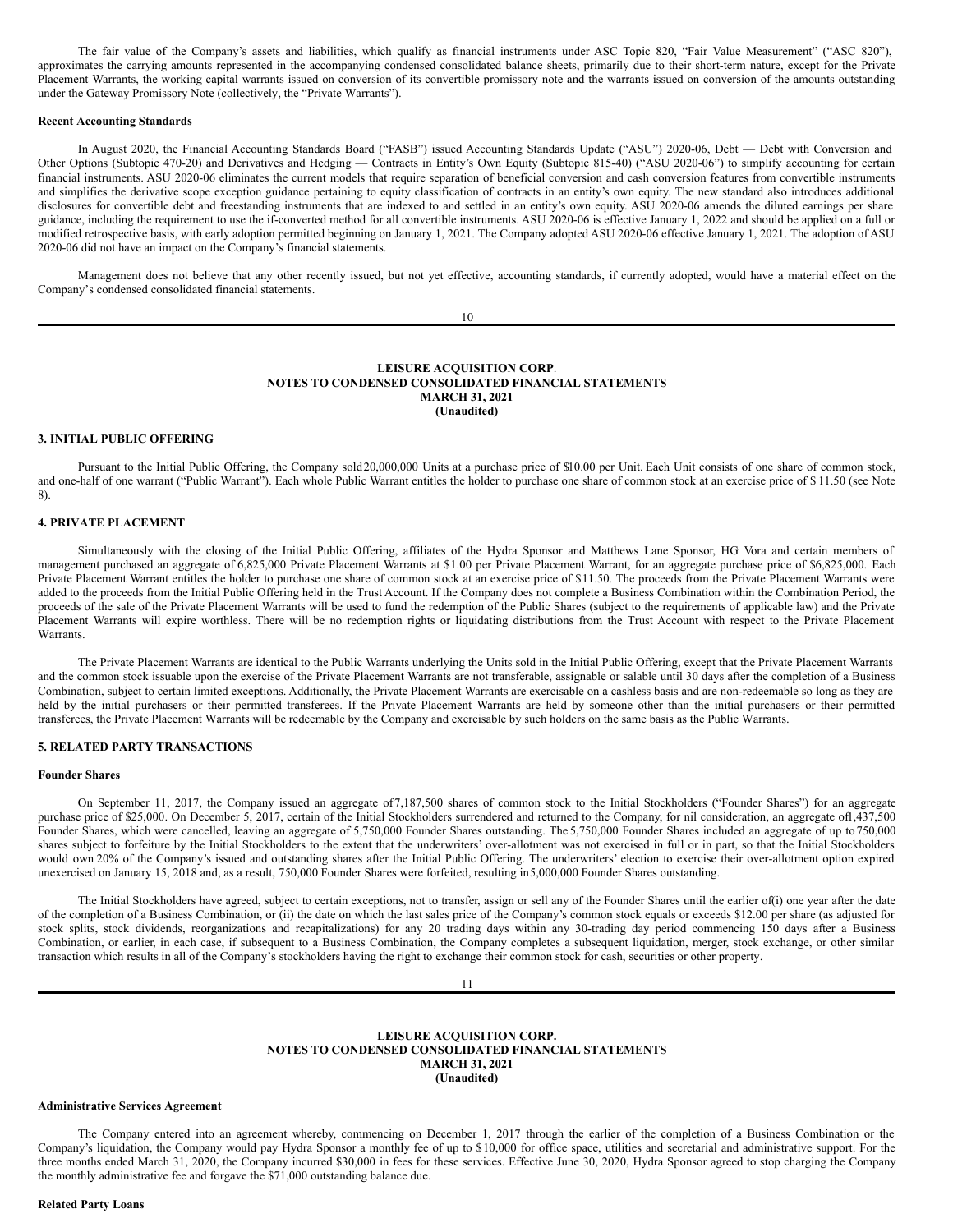In order to fund working capital deficiencies or finance transaction costs in connection with a Business Combination, the Hydra Sponsor, an affiliate of the Matthews Lane Sponsor and HG Vora (the "Funding Parties") loaned an aggregate of \$1,000,000 to the Company, in accordance with unsecured promissory notes issued on January 15, 2020 to the Funding Parties, pursuant to an expense advancement agreement dated December 1, 2017 which were subsequently converted by the holders into warrants on June 25, 2020. The expense advancement agreement was amended to increase the total amount of advances available to the Company under the agreement by an additional \$300,000, of which the Company drew down \$225,000 pursuant to promissory notes issued in October and November 2020 and \$75,000 was drawn down on February 1, 2021. On February 23, 2021, the expense advancement agreement was further amended to increase the loan commitment amount by an additional \$160,000 which was drawn down on February 24, 2021. The Funding Parties may, but are not obligated to, loan the Company additional funds from time to time or at any time, as may be required ("Working Capital Loans"). Under the expense advancement agreement, the Working Capital Loans would either be paid upon completion of a Business Combination, without interest, or, at the holder's discretion could be converted into warrants at a price of \$1.00 per warrant. The warrants would be identical to the Private Placement Warrants. In the event that a Business Combination does not close, the Company may use a portion of the proceeds held outside the Trust Account to repay the Working Capital Loans, but no proceeds held in the Trust Account would be used to repay the Working Capital Loans.

As of March 31, 2021, there was \$460,000 outstanding under the Working Capital Loans.

# **6. COMMITMENTS**

## **GTWY Holdings Promissory Note**

On December 5, 2019, the Company entered into the GTWY Expense Advancement Agreement, pursuant to which GTWY Holdings committed to provide \$566,288 to fund contributions to the Trust Account. The Company drew down the full amount under the GTWY Expense Advancement Agreement to fund the required Contribution to the Trust Account for the period December 6, 2019 to January 5, 2020 by issuing an unsecured promissory note that was not interest-bearing to GTWY Holdings (the "Gateway Promissory Note"). The Gateway Promissory Note provided for repayment out of the proceeds of the Trust Account released to the Company if the Company completes an initial Business Combination and, otherwise, out of funds held by the Company outside the Trust Account. On January 31, 2021, the Company and GTWY Holdings entered into an amendment to the Gateway Promissory Note to permit conversion of the promissory note into warrants at a price of \$1.00 per warrant. In connection with such amendment, GTWY Holdings elected to convert the full principal balance of the Gateway Promissory Note into 566,288 warrants.

#### **Registration Rights**

Pursuant to a registration rights agreement entered into on December 1, 2017, the holders of the Founder Shares, Private Placement Warrants (and their underlying securities), Private Placement Units (and their underlying securities) (as defined below) and any warrants that may be issued upon conversion of the Working Capital Loans (and their underlying securities) are entitled to registration rights. The holders of these securities are entitled to make up to two demands, excluding short form demands, that the Company register such securities. In addition, the holders have certain "piggy-back" registration rights with respect to registration statements filed subsequent to the completion of a Business Combination and rights to require the Company to register for resale such securities pursuant to Rule 415 under the Securities Act. However, the registration rights agreement provides that the Company will not permit any registration statement filed under the Securities Act to become effective until termination of the applicable lock-up period. The Company will bear the expenses incurred in connection with the filing of any such registration statements.

#### 12

## **LEISURE ACQUISITION CORP. NOTES TO CONDENSED CONSOLIDATED FINANCIAL STATEMENTS MARCH 31, 2021 (Unaudited)**

#### **Underwriters Agreement**

The underwriters of the Initial Public Offering are entitled to a deferred fee of three and one-half percent  $\beta$ .5%) of the gross proceeds of the Initial Public Offering, or \$7,000,000. Up to \$0.05 per Unit (or up to \$1,000,000) of the deferred fee may be paid to third parties (who are members of FINRA) that assist the Company in consummating its initial Business Combination. The election to make such payments to third parties will be solely at the discretion of the Company's management team, and such third parties will be selected by the management team in their sole and absolute discretion. The deferred fee will be paid in cash upon the closing of a Business Combination from the amounts held in the Trust Account, subject to the terms of the underwriting agreement. On November 23, 2020, the underwriters agreed to waive \$250,000 of the deferred fee which had been held in the Trust Account and was to be paid upon consummation of the Business Combination, resulting in an aggregate of \$6,750,000 deferred underwriting fee payable as of December 31, 2020. On January 31, 2021, the underwriters agreed to waive \$4,750,000 of the deferred fee which had been held in the Trust Account and was to be paid upon consummation of the Business Combination, resulting in an aggregate of \$2,000,000 deferred underwriting fee payable as of March 31, 2021.

#### **Contingent Forward Purchase Contract**

On December 1, 2017, the strategic investor entered into a contingent forward purchase contract (the "Contingent Forward Purchase Contract") with the Company to purchase, in a private placement for gross proceeds of \$62,500,000 to occur concurrently with the consummation of the Business Combination,6,250,000 Units on substantially the same terms as the sale of Units in the Initial Public Offering at \$10.00 per Unit. In connection with previously proposed business combination transaction with GTWY Holdings, an amendment to the Contingent Forward Purchase Contract was effected on December 27, 2019 to provide that the Contingent Forward Purchase Contract would terminate as of, and contingent upon, the closing of the transaction with GTWY Holdings such that the strategic investor would instead purchase 3,000,000 units of GTWY Holdings' equity securities (with each unit consisting of one GTWY Holdings Share and one-half of one GTWY Holdings Warrant) for a purchase price of \$10.00 per unit. The Contingent Forward Purchase Contract was waived by the strategic investor in the connection with the proposed Business Combination with Ensysce.

#### **Service Provider Agreement**

From time to time the Company has entered into and may enter into agreements with various services providers and advisors, including investment banks, to help us identify targets, negotiate terms of potential Business Combinations, consummate a Business Combination and/or provide other services. In connection with these agreements, the Company may be required to pay such service providers and advisors fees in connection with their services to the extent that certain conditions, including the closing of a potential Business Combination, are met. If a Business Combination does not occur, the Company would not expect to be required to pay these contingent fees. There can be no assurance that the Company will complete a Business Combination.

#### **Merger Agreement**

On January 31, 2021, the Company entered into an Agreement and Plan of Merger (the "Merger Agreement"), by and among the Company, Ensysce, and EB Merger Sub, Inc., a Delaware corporation and wholly owned subsidiary of the Company ("Merger Sub"), relating to a proposed business combination transaction between the Company and Ensysce.

Pursuant to the Merger Agreement, Merger Sub will merge with and into Ensysce, with Ensysce surviving such merger as a wholly owned subsidiary of the Company and the stockholders of Ensysce becoming stockholders of the Company (the "Merger").

Ensysce's issued and outstanding share capital as of immediately prior to the Merger Effective Time will, at the closing (the "Closing") of the transactions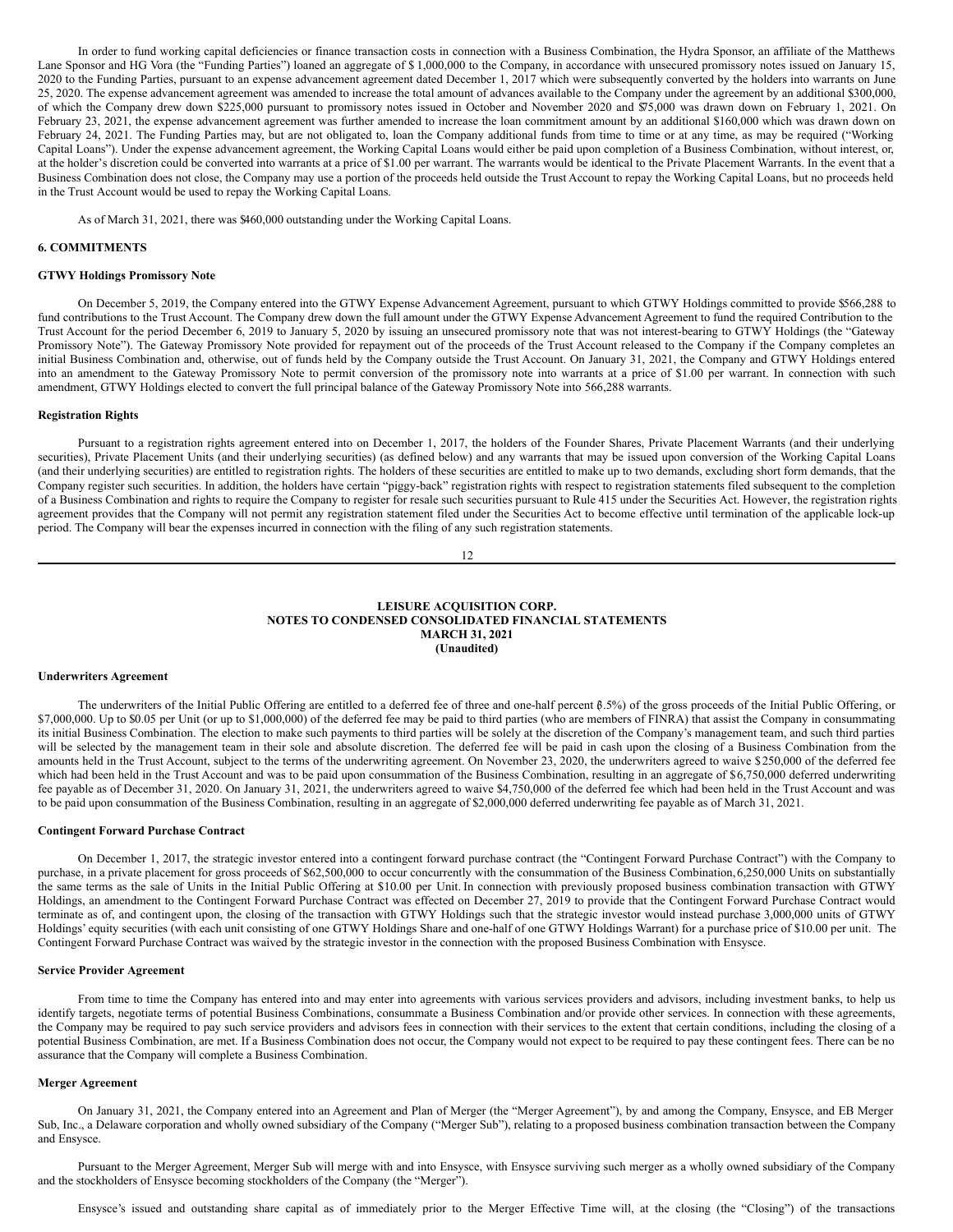contemplated by the Merger Agreement (collectively, the "Transaction"), be canceled and converted into the right to receive the Company's common stock, par value \$.0001 per share (the "LACQ Common Stock") calculated based on an exchange ratio of 0.06585 (the "Exchange Ratio").

The Transaction will be consummated subject to the deliverables and provisions as further described in the Merger Agreement.

#### **Warrant Surrender Agreement**

On January 31, 2021, in connection with entering into the Merger Agreement, the Company entered into a Warrant Surrender Agreement, by and among Company and the Sponsors, pursuant to which each of the Sponsors agreed to irrevocably forfeit and surrender 250,000 Private Placement Warrants immediately prior to, and contingent upon, the Closing of the Transaction.

## **7. STOCKHOLDERS' EQUITY**

*Preferred Stock* — The Company is authorized to issue 1,000,000 shares of preferred stock with a par value of \$0.0001 per share with such designation, rights and preferences as may be determined from time to time by the Company's Board of Directors. As of March 31, 2021 and December 31, 2020, there were no shares of preferred stock issued or outstanding.

*Common Stock* — The Company is authorized to issue 100,000,000 shares of common stock with a par value of \$0.0001 per share. Holders of the Company's common stock are entitled to one vote for each share. The underwriters' election to exercise their over-allotment option expired unexercised on January 15, 2018 and, as a result,750,000 Founder Shares were forfeited. At March 31, 2021 and December 31, 2020, there were 6,224,268 shares of common stock issued and outstanding.

13

## **LEISURE ACQUISITION CORP. NOTES TO CONDENSED CONSOLIDATED FINANCIAL STATEMENTS MARCH 31, 2021 (Unaudited)**

# **8. WARRANTS**

Public Warrants may only be exercised for a whole number of shares. No fractional shares will be issued upon exercise of the Public Warrants. The Public Warrants will become exercisable on the later of (a) 30 days after the completion of a Business Combination and (b) 12 months from the closing of the Initial Public Offering; provided in each case that the Company has an effective registration statement under the Securities Act covering the shares of common stock issuable upon exercise of the Public Warrants and a current prospectus relating to them is available. The Company has agreed that as soon as practicable, but in no event later than 15 business days after the closing of a Business Combination, the Company will use its best efforts to file with the SEC a registration statement for the registration, under the Securities Act, of the shares of common stock issuable upon exercise of the Public Warrants. The Company will use its best efforts to cause the same to become effective and to maintain the effectiveness of such registration statement, and a current prospectus relating thereto, until the expiration of the Public Warrants in accordance with the provisions of the warrant agreement. If any such registration statement has not been declared effective by the 60<sup>th</sup> business day following the closing of the Business Combination, holders of the Public Warrants shall have the right, during the period beginning on the 61<sup>st</sup> business day after the closing of the Business Combination and ending upon such registration statement being declared effective by the SEC, and during any other period when the Company shall fail to have maintained an effective registration statement covering the shares of common stock issuable upon exercise of the Public Warrants, to exercise such Public Warrants on a "cashless basis." Notwithstanding the above, if the Company's common stock is at the time of any exercise of a Public Warrant not listed on a national securities exchange such that it satisfies the definition of a "covered security" under Section 18(b)(1) of the Securities Act, the Company may, at its option, require holders of Public Warrants who exercise their warrants to do so on a "cashless basis" in accordance with Section 3(a)(9) of the Securities Act and, in the event the Company so elects, the Company will not be required to file or maintain in effect a registration statement, but will be required to use its best efforts to register or qualify the shares under applicable blue sky laws to the extent an exemption is not available. The Public Warrants will expire five years after the completion of a Business Combination or earlier upon redemption or liquidation.

The Company may redeem the Public Warrants:

- in whole and not in part;
- at a price of \$0.01 per warrant;
- at any time during the exercise period;
- upon a minimum of 30 days' prior written notice of redemption;
- if, and only if, the last sale price of the Company's common stock equals or exceeds \$18.00 per share for any 20 trading days within a 30-trading day period ending on the third business day prior to the date on which the Company sends the notice of redemption to the warrant holders; and
- if, and only if, there is a current registration statement in effect with respect to the shares of common stock underlying such warrants.

If the Company calls the Public Warrants for redemption, management will have the option to require all holders that wish to exercise the Public Warrants to do so on a "cashless basis," as described in the warrant agreement.

The exercise price and number of shares of common stock issuable upon exercise of the warrants may be adjusted in certain circumstances including in the event of a stock dividend, or recapitalization, reorganization, merger or consolidation. However, the warrants will not be adjusted for issuance of common stock at a price below its exercise price. Additionally, in no event will the Company be required to net cash settle the warrants. If the Company is unable to complete a Business Combination within the Combination Period and the Company liquidates the funds held in the Trust Account, holders of warrants will not receive any of such funds with respect to their warrants, nor will they receive any distribution from the Company's assets held outside of the Trust Account with the respect to such warrants. Accordingly, the warrants may expire worthless.

# **9. FAIR VALUE MEASUREMENTS**

The Company follows the guidance in ASC 820 for its financial assets and liabilities that are re-measured and reported at fair value at each reporting period, and nonfinancial assets and liabilities that are re-measured and reported at fair value at least annually.

The fair value of the Company's financial assets and liabilities reflects management's estimate of amounts that the Company would have received in connection with the sale of the assets or paid in connection with the transfer of the liabilities in an orderly transaction between market participants at the measurement date. In connection with measuring the fair value of its assets and liabilities, the Company seeks to maximize the use of observable inputs (market data obtained from independent sources) and to minimize the use of unobservable inputs (internal assumptions about how market participants would price assets and liabilities). The following fair value hierarchy is used to classify assets and liabilities based on the observable inputs and unobservable inputs used in order to value the assets and liabilities:

Level 1: Ouoted prices in active markets for identical assets or liabilities. An active market for an asset or liability is a market in which transactions for the asset or liability occur with sufficient frequency and volume to provide pricing information on an ongoing basis.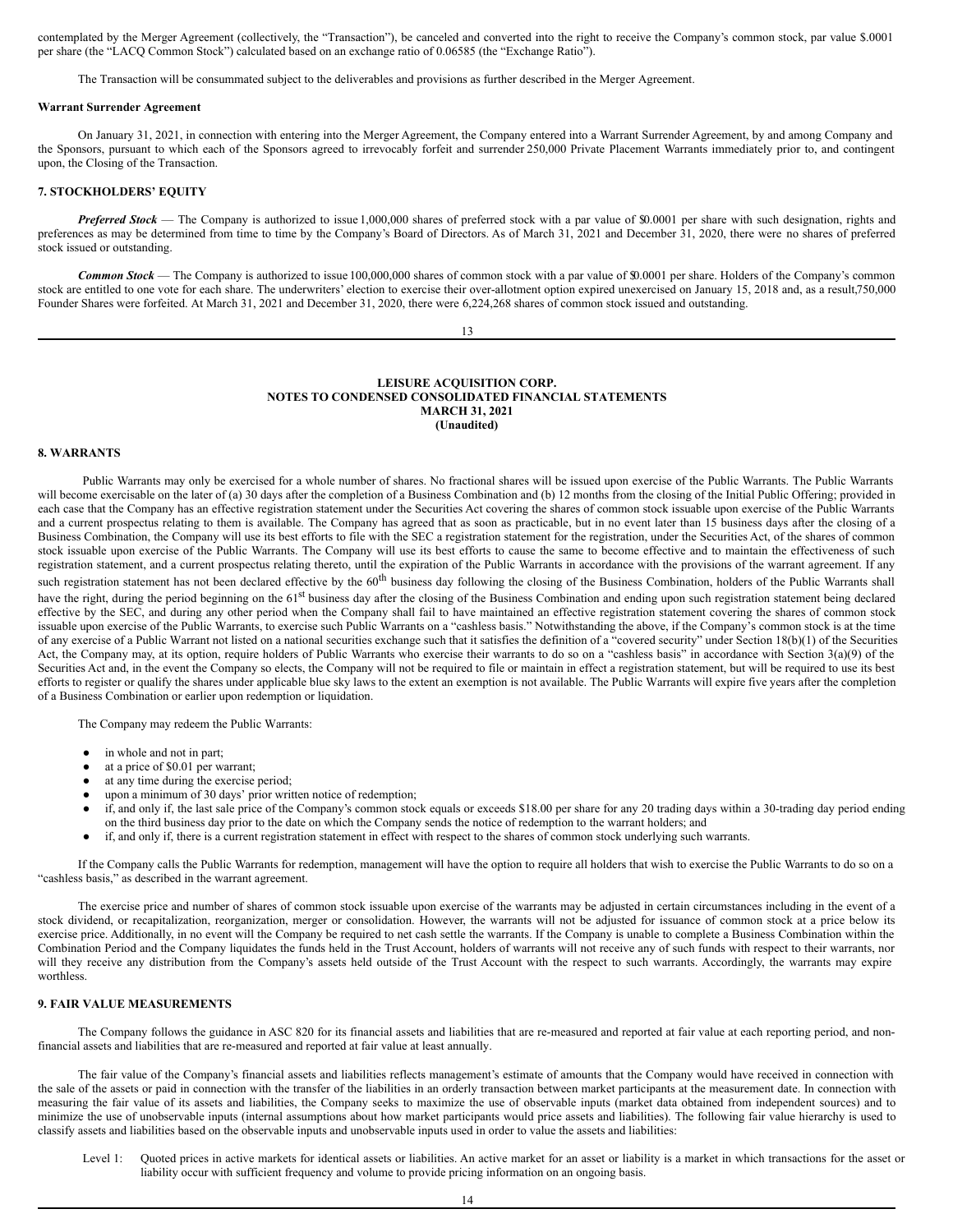## **LEISURE ACQUISITION CORP. NOTES TO CONDENSED CONSOLIDATED FINANCIAL STATEMENTS MARCH 31, 2021 (Unaudited)**

- Level 2: Observable inputs other than Level 1 inputs. Examples of Level 2 inputs include quoted prices in active markets for similar assets or liabilities and quoted prices for identical assets or liabilities in markets that are not active.
- Level 3: Unobservable inputs based on our assessment of the assumptions that market participants would use in pricing the asset or liability.

The following table presents information about the Company's assets that are measured at fair value on a recurring basis at March 31, 2021 and December 31, 2020, and indicates the fair value hierarchy of the valuation inputs the Company utilized to determine such fair value:

| <b>Description</b>                                   | Level | <b>March 31, 2021</b> |  | <b>December 31, 2020</b> |
|------------------------------------------------------|-------|-----------------------|--|--------------------------|
| Assets:                                              |       |                       |  |                          |
| Cash and marketable securities held in Trust Account |       | 12.690.899            |  | 12,628,170               |
| Liabilities:                                         |       |                       |  |                          |
| Warrant Liability – Private Warrants                 |       | 8,307,375             |  | 6,260,000                |

The Private Warrants are accounted for as liabilities in accordance with ASC 815-40 and are presented within warrant liabilities on the accompanying balance sheets. The warrant liabilities are measured at fair value at inception and on a recurring basis, with changes in fair value presented within change in fair value of warrant liabilities in the statements of operations.

The Private Warrants were valued using a Modified Black Scholes Option Pricing Model, which is considered to be a Level 3 fair value measurement. The Modified Black Scholes model's primary unobservable input utilized in determining the fair value of the Private Warrants is the probability of consummation of the Business Combination. The probability assigned to the consummation of the Business Combination was determined based on the observed success rates of business combinations for special purpose acquisition companies.

The key inputs into the Black Scholes Option Pricing Model for the Private Warrants were as follows:

| Input                               | <b>March 31, 2021</b> | <b>December 31, 2020</b> |
|-------------------------------------|-----------------------|--------------------------|
| Risk-free interest rate             | $0.92\%$              | 0.36%                    |
| Expected Term (years)               | 5.0                   | 5.0                      |
| Probability of Business Combination | 30.0%                 | 30.0%                    |
| Expected volatility                 | 19.6%                 | 19.7%                    |
| Exercise price                      | 11.50                 | 11.50                    |
| <b>Stock Price</b>                  | 13.08                 | 12.43                    |
| Annual dividend yield               | $0.00\%$              | $0.00\%$                 |

The following table presents the changes in the fair value of warrant liabilities:

| Fair value as of December 31, 2020 | 6.260,000 |
|------------------------------------|-----------|
| Change in fair value               | 2,047,375 |
| Fair value as of March 31, 2021    | 8.307.375 |

## **10. SUBSEQUENT EVENTS**

The Company evaluates subsequent events and transactions that occur after the balance sheet date up to the date that the condensed consolidated financial statements were issued. Based upon this review, other than as described below, the Company did not identify any subsequent events that would have required adjustment or disclosure in the condensed consolidated financial statements.

15

**ITEM 2. MANAGEMENT'S DISCUSSION AND ANALYSIS OF FINANCIAL CONDITION AND RESULTS OF OPERATIONS**

References in this report (the "Quarterly Report") to "we," "us" or the "Company" refer to Leisure Acquisition Corp. References to our "management" or our "management team" refer to our officers and directors, references to the "sponsors" refer, collectively, to Hydra Management, LLC (the "Hydra Sponsor") and Matthews Lane Capital Partners LLC (the "Matthews Lane Sponsor"), and references to the "strategic investor" or "HG Vora" refer to HG Vora Capital Management LLC on behalf of one or more funds or accounts managed by it. The following discussion and analysis of the Company's financial condition and results of operations should be read in conjunction with the financial statements and the notes thereto contained elsewhere in this Quarterly Report. Certain information contained in the discussion and analysis set forth below includes forward-looking statements that involve risks and uncertainties.

# **Special Note Regarding Forward-Looking Statements**

This Quarterly Report includes "forward-looking statements" within the meaning of Section 27A of the Securities Act of 1933 and Section 21E of the Exchange Act that are not historical facts, and involve risks and uncertainties that could cause actual results to differ materially from those expected and projected. All statements, other than statements of historical fact included in this Form 10-Q including, without limitation, statements in this "Management's Discussion and Analysis of Financial Condition and Results of Operations" regarding the Company's financial position, business strategy and the plans and objectives of management for future operations, are forward-looking statements. Words such as "expect," "believe," "anticipate," "intend," "estimate," "seek" and variations and similar words and expressions are intended to identify such forward-looking statements. Such forward-looking statements relate to future events or future performance, but reflect management's current beliefs, based on information currently available. A number of factors could cause actual events, performance or results to differ materially from the events, performance and results discussed in the forward-looking statements. For information identifying important factors that could cause actual results to differ materially from those anticipated in the forward-looking statements, please refer to the Risk Factors section of the Company's Annual Report on Form 10-K filed with the U.S. Securities and Exchange Commission (the "SEC"). The Company's securities filings can be accessed on the EDGAR section of the SEC's website at www.sec.gov. Except as expressly required by applicable securities law, the Company disclaims any intention or obligation to update or revise any forward-looking statements whether as a result of new information, future events or otherwise.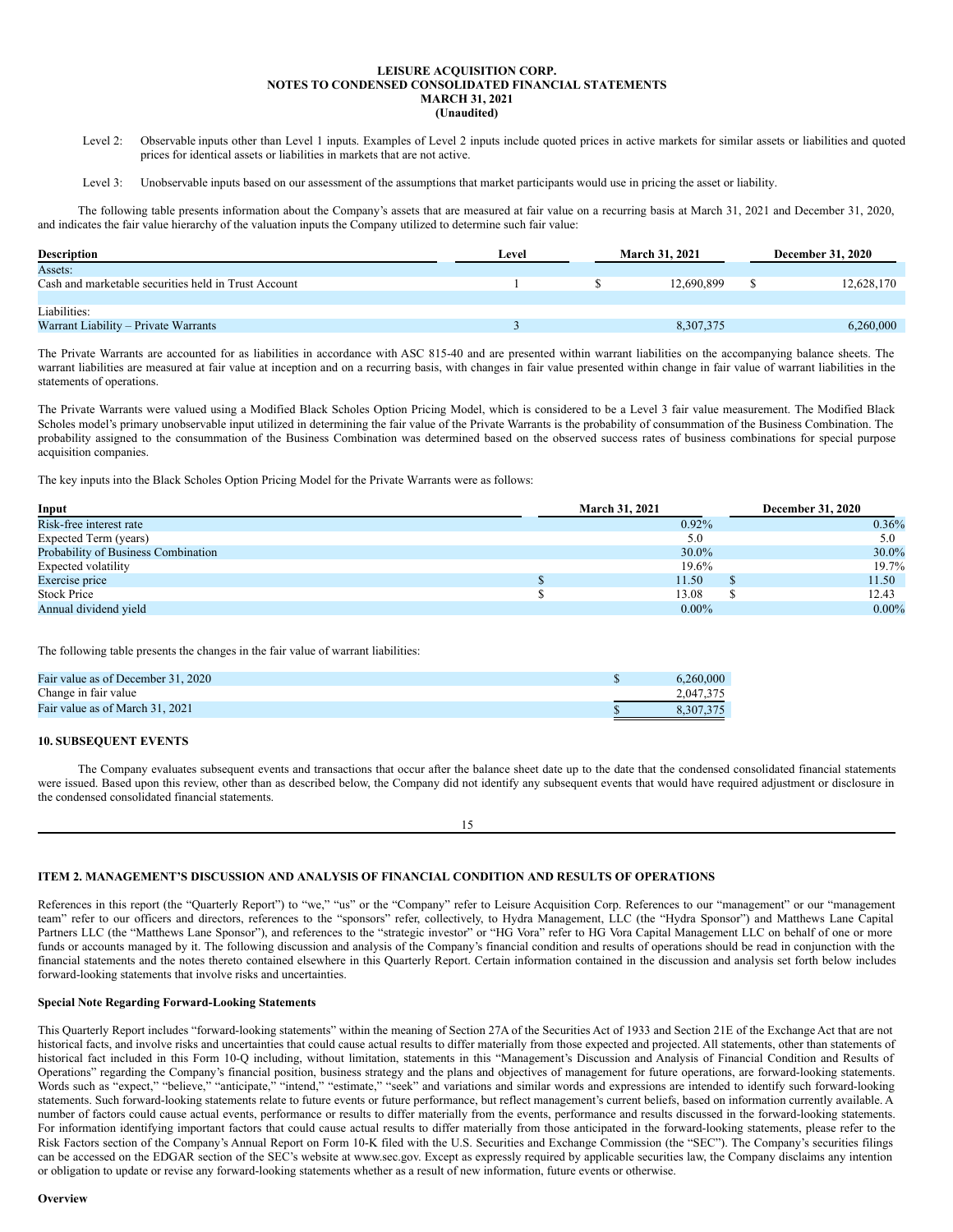We are a blank check company incorporated on September 11, 2017 in Delaware and formed for the purpose of effecting a merger, capital stock exchange, asset acquisition, stock purchase, recapitalization, reorganization or similar business combination with one or more target businesses. We intend to effectuate our Business Combination using cash from the proceeds of our Initial Public Offering, the sale of the Private Placement Warrants that occurred simultaneously with the completion of our Initial Public Offering, the sale of the Private Placement Units under the Contingent Forward Purchase Contract, if any (which has been waived in connection with the Business Combination with Ensysce), our capital stock, debt or a combination of cash, stock and debt.

We are incurring significant costs in the pursuit of our acquisition plans. We cannot assure you that our plans to complete a Business Combination will be successful.

## **Recent Developments**

On January 31, 2021, the underwriters agreed to waive \$4,750,000 of the deferred fee which had been held in the Trust Account and was to be paid upon consummation of the Business Combination, resulting in an aggregate of \$2,000,000 deferred underwriting fee payable as of March 31, 2021.

On January 31, 2021, the Company and GTWY Holdings entered into an amendment to the Gateway Promissory Note to permit conversion of all or a portion of the promissory note into warrants at a price of \$1.00 per warrant. In connection with such amendment, GTWY Holdings elected to convert the full principal balance of the Gateway Promissory Note into 566,288 warrants.

On February 23, 2021, we entered into a fourth amendment to our Expense Advancement Agreement with the sponsors and strategic investor to increase the total amount of advances available to us under the agreement by \$160,000. The promissory notes covering the prior loan balance in the aggregate amount of \$300,000 was amended and restated on February 24, 2021 in order to reflect the incremental increase of the total amount of advances available to us thereunder to \$460,000 and all of which increase was drawn on February 24, 2021.

## **NASDAQ Notices**

On November 30, 2020, we received a notice from the Listing Qualifications Department of The Nasdaq Stock Market LLC stating that we were not in compliance with Listing Rule IM-5101-2 (the "Rule"), which requires that a special purpose acquisition company complete one or more business combinations within 36 months of the effectiveness of the registration statement filed in connection with its initial public offering, and that we were also not in compliance with Nasdaq's minimum publicly held shares requirement under Listing Rule 5550(a)(4), which requires a listed company's primary equity security to maintain a minimum of 500,000 publicly held shares. The Listing Qualifications Department advised the Company that its securities would be subject to delisting unless the Company timely requested a hearing before an independent Hearings Panel (the "Panel"). Following a hearing before the Panel, the Panel granted our request for continued listing of our equity securities on the Nasdaq Capital Market pursuant to an extension, subject to certain milestones, including completion of the Company's merger with Ensysce, through June 1, 2021.

On June 1, 2021, Nasdaq notified the Company that trading in the Company's securities on Nasdaq would be suspended effective with the open of the market on June 3, 2021 (the "Suspension Notice"). The Company's securities became eligible to trade on the OTC Markets system beginning on June 3, 2021. Although trading, if any, will occur in the over-the-counter market beginning June 3, 2021, the Company will remain technically listed on Nasdaq pending the expiration of all Nasdaq review and appeal processes. The Company believes completion of the merger will enable it to evidence Nasdaq listing compliance by June 30, 2021.

In addition, and prior to the issuance of Suspension Notice, on May 25, 2021, the Company received formal notice from the Staff indicating that the Company's failure to timely file this Form 10-Q with the SEC, as required by Nasdaq Listing Rule 5250(c)(1), could serve as a separate basis for suspension and delisting of the Company's securities from Nasdaq. The Company was granted the opportunity to submit a plan to regain compliance with such filing requirement for the Panel's review and, notwithstanding the Suspension Notice, submitted that plan and filed this Form 10-Q in accordance with that plan.

See "Item 1A. Risk Factors - The Nasdaq may not continue to list our securities, which could limit investors' ability to make transactions in our securities and subject us to *additional trading restrictions"*.

#### **Merger Agreement**

On January 31, 2021, we entered into a Merger Agreement with Ensysce and Merger Sub, relating to a proposed business combination transaction between us and Ensysce.

Pursuant to the Merger Agreement, Merger Sub will merge with and into Ensysce, with Ensysce surviving such merger as our wholly owned subsidiary and the stockholders of Ensysce becoming our stockholders (the "Merger").

Ensysce's issued and outstanding share of common stock as of immediately prior to the closing of the Merger (including shares issuable on conversion of convertible notes of Ensysce) will, at the closing (the "Closing") of the transactions contemplated by the Merger Agreement (collectively, the "Transaction"), be canceled and converted into the right to receive our common stock, calculated based on an exchange ratio of 0.06585 (the "Exchange Ratio").

The Transaction will be consummated subject to the deliverables and provisions as further described in the Merger Agreement.

We are incurring significant costs in the pursuit of its acquisition plans. We may be required to seek additional resources in the future to fund general corporate purposes and cannot assure you that our plans to complete the Transactions will be successful.

|  | I |  |
|--|---|--|
|  |   |  |

#### **Results of Operations**

Our only activities from inception through March 31, 2021 were organizational activities and those necessary to prepare for the Initial Public Offering, identifying a target for our Business Combination and seeking to complete an initial business combination, including activities in connection with the proposed acquisition of Ensysce and the announced and subsequently terminated acquisition of GTWY Holdings. We do not expect to generate any operating revenues until after the completion of our Business Combination. We generate non-operating income in the form of interest income on marketable securities. We are incurring expenses as a result of being a public company (for legal, financial reporting, accounting and auditing compliance), as well as for due diligence and transaction expenses in connection with completing a Business Combination.

For the three months ended March 31, 2021, we had a net loss of \$1,711,607, which consists of a change in the fair value of the warrant liability of \$1,481,087 and operating costs of \$292,027, offset by interest income on marketable securities held in the Trust Account of \$229 and a benefit for income taxes of \$61,278.

For the three months ended March 31, 2020, we had a net income of \$1,792,718, which consists of a change in the fair value of the warrant liability of \$2,184,000 and interest income on marketable securities held in the Trust Account of \$639,954, offset by operating costs of \$915,813, a provision for income taxes of \$74,625, amortization of the debt discount on convertible promissory note of \$31,428 and a change in the fair value of conversion option liability of \$10,000.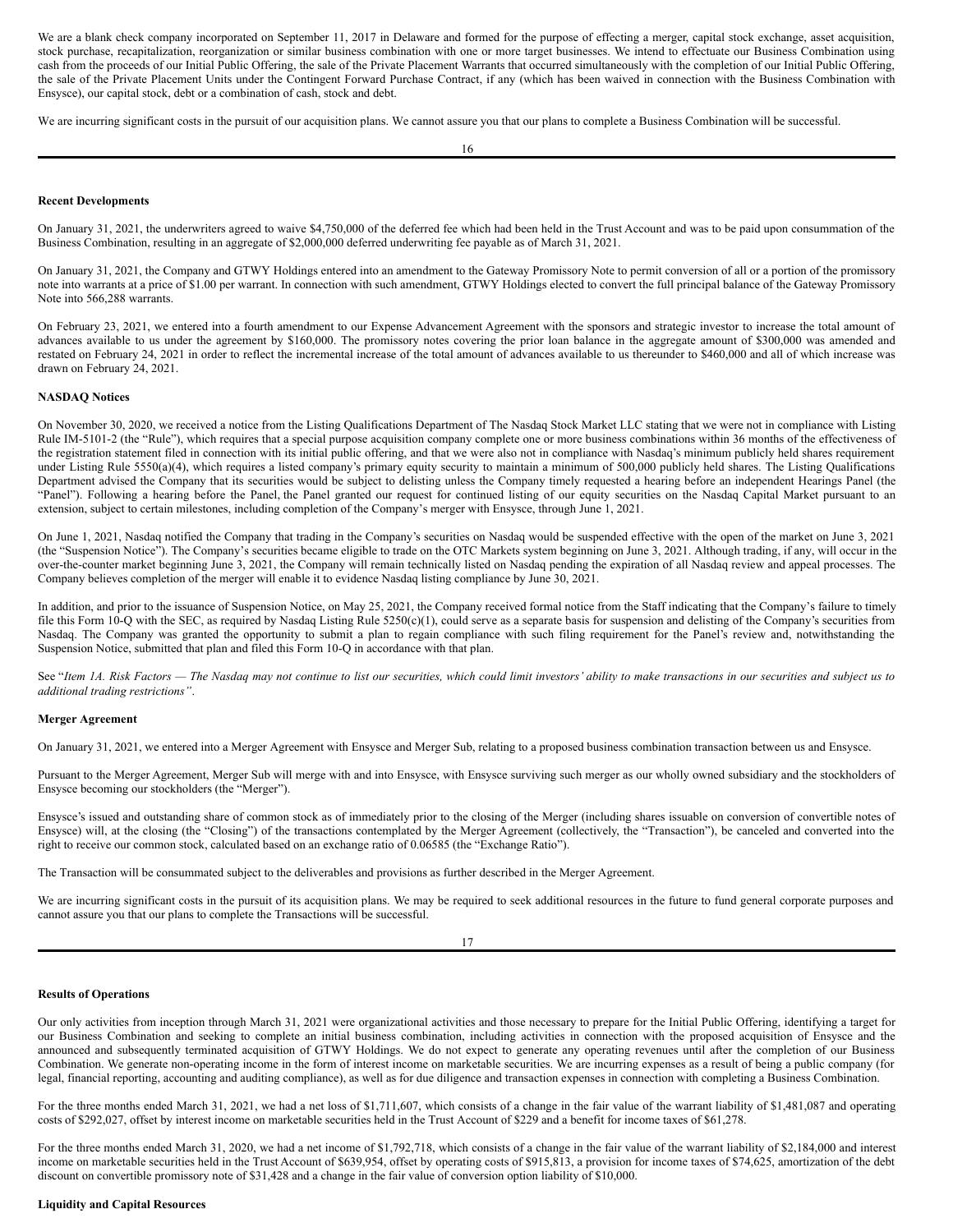As of March 31, 2021, we had marketable securities held in the Trust Account of \$12,690,899 consisting of money market funds which invest solely in U.S. Treasuries with a maturity of 180 days or less. Interest income on the Trust Account will be used by us to pay franchise and income taxes. Through March 31, 2021, we withdrew \$2,001,144 of interest earned on the Trust Account to pay franchise and income taxes. There were no amounts withdrawn during the three months ended March 31, 2021.

We intend to use substantially all of the funds held in the Trust Account, including any amounts representing interest earned on the Trust Account (less deferred underwriting commissions and interest income that is used to pay franchise and income taxes) to complete our Business Combination. To the extent that our capital stock or debt is used, in whole or in part, as consideration to complete our Business Combination, the remaining proceeds held in the Trust Account will be used as working capital to finance the operations of the target business or businesses, make other acquisitions and pursue our growth strategies.

As of March 31, 2021, we had cash of \$18,034 held outside the Trust Account. We intend to use the funds held outside the Trust Account primarily to identify and evaluate target businesses, perform business due diligence on prospective target businesses, travel to and from the offices, plants or similar locations of prospective target businesses or their representatives or owners, review corporate documents and material agreements of prospective target businesses, and structure, negotiate and complete a Business Combination.

For the three months ended March 31, 2021, cash used in operating activities was \$266,168. Net loss of \$1,711,607 was offset by a non-cash charge for the change in the fair value of the warrant liability of \$1,481,087 and impacted by a deferred tax benefit of \$61,278 and interest earned on marketable securities held in the Trust Account of \$229. Changes in operating assets and liabilities provided \$25,859 of cash from operating activities.

For the three months ended March 31, 2020, cash used in operating activities was \$234,388. Net income of \$1,792,718 was offset by a non-cash charge for the gain on warrant liability of \$2,184,000 and interest earned on marketable securities held in the Trust Account of \$639,954 and impacted by amortization of debt discount on convertible promissory note of \$31,428 and a change in value of conversion option liability of \$10,000. Changes in operating assets and liabilities provided \$755,420 of cash from operating activities.

18

On December 5, 2019, the Company entered into the Expense Advancement Agreement with GTWY Holdings pursuant to which GTWY Holdings committed to provide \$566,288 to fund Contributions to the Trust Account, representing the amount needed to fund the first monthly Contribution during the First Extension. The Company drew down the full amount under the Expense Advancement Agreement to fund the required Contribution to the Trust Account for the period December 6, 2019 to January 5, 2020 by issuing an unsecured promissory note to GTWY Holdings (the "GTWY Promissory Note"). The GTWY Promissory Note did not bear interest. Amounts borrowed pursuant to the Expense Advancement Agreement were deposited to the Trust Account on December 6, 2019. On January 31, 2021, we entered into an amendment to the GTWY Promissory Note to permit conversion of all or a portion of the GTWY Promissory Note into warrants at a price of \$1.00 per warrant. In connection with such amendment, GTWY Holdings elected to convert the full principal balance of the GTWY Promissory Note into 566,288 warrants.

In order to fund working capital deficiencies or finance transaction costs in connection with a Business Combination, the Hydra Sponsor, an affiliate of the Matthews Lane Sponsor and HG Vora (the "Funding Parties") loaned an aggregate of \$1,000,000 to the Company, in accordance with unsecured promissory notes issued on January 15, 2020 to the Funding Parties, pursuant to an expense advance agreement dated December 1, 2017 which were subsequently converted by the holders into warrants on June 25, 2020. The expense advancement agreement was amended to increase the total amount of advances available to the Company under the agreement by an additional \$300,000 pursuant to amendments effected through November 30, 2020, of which the Company drew down an aggregate of \$300,000 through March 31, 2021. The agreement was further amended on February 23, 2021 to increase the total amount of advances available to the Company by an additional \$160,000 which was drawn down, on February 24, 2021, resulting in aggregate loans outstanding of \$460,000 at March 31, 2021. The Funding Parties may, but are not obligated to, loan the Company additional funds from time to time or at any time, as may be required ("Working Capital Loans"). Under the expense advancement agreement, Working Capital Loans would either be paid upon completion of a Business Combination, without interest, or, at the holder's discretion, could be converted into warrants at a price of \$1.00 per warrant. The warrants would be identical to the Private Placement Warrants. In the event that a Business Combination does not close, the Company may use a portion of the proceeds held outside the Trust Account to repay the Working Capital Loans, but no proceeds held in the Trust Account would be used to repay the Working Capital Loans.

As of March 31, 2021, we had \$18,034 in our operating bank accounts, \$12,960,899 in securities held in the Trust Account to be used for a Business Combination or to repurchase or redeem its common stock in connection therewith and working capital deficit of \$163,896.

We will need to raise additional capital through loans or additional investments from our sponsors, HG Vora, stockholders, officers, directors, or third parties. Our sponsors and HG Vora may, but are not obligated to, loan us funds, from time to time or at any time, in whatever amount they deem reasonable in their sole discretion, to meet our working capital needs. Accordingly, we may not be able to obtain additional financing. If we are unable to raise additional capital, we may be required to take additional measures to conserve liquidity, which could include, but not necessarily be limited to, curtailing operations, suspending the pursuit of a potential transaction, and reducing overhead expenses. We cannot provide any assurance that new financing will be available to us on commercially acceptable terms, if at all. These conditions raise substantial doubt about our ability to continue as a going concern through June 30, 2021, the date that we will be required to cease all operations, except for the purpose of winding up, if a Business Combination is not consummated. These financial statements do not include any adjustments relating to the recovery of the recorded assets or the classification of the liabilities that might be necessary should we be unable to continue as a going concern.

## **Off-Balance Sheet Financing Arrangements**

As of March 31, 2021, we have no obligations, assets or liabilities which would be considered off-balance sheet arrangements. We do not participate in transactions that create relationships with unconsolidated entities or financial partnerships, often referred to as variable interest entities, which would have been established for the purpose of facilitating off-balance sheet arrangements. We have not entered into any off-balance sheet financing arrangements, established any special purpose entities, guaranteed any debt or commitments of other entities, or purchased any non-financial assets.

## **Contractual Obligations**

As of March 31, 2021, we do not have any long-term debt, capital lease obligations, operating lease obligations or long-term liabilities.

19

The underwriters are entitled to underwriting discounts and commissions of 5.5%, of which 2.0% (\$4,000,000) was paid at the closing of the Initial Public Offering, and 3.5% (\$7,000,000) was deferred. The deferred discount will become payable to the underwriters from the amounts held in the Trust Account solely in the event that we complete a Business Combination, subject to the terms of the underwriting agreement. The underwriters are not entitled to any interest accrued on the deferred discount. On November 23, 2020, the underwriters agreed to waive \$250,000 of the deferred fee and on January 31, 2021, the underwriters agreed to waive an additional \$4,750,000 of the deferred fee that is to be paid upon consummation of the Business Combination, as a result of which \$2,000,000 remained payable.

# **Critical Accounting Policies**

The preparation of condensed financial statements and related disclosures in conformity with accounting principles generally accepted in the United States of America requires management to make estimates and assumptions that affect the reported amounts of assets and liabilities, disclosure of contingent assets and liabilities at the date of the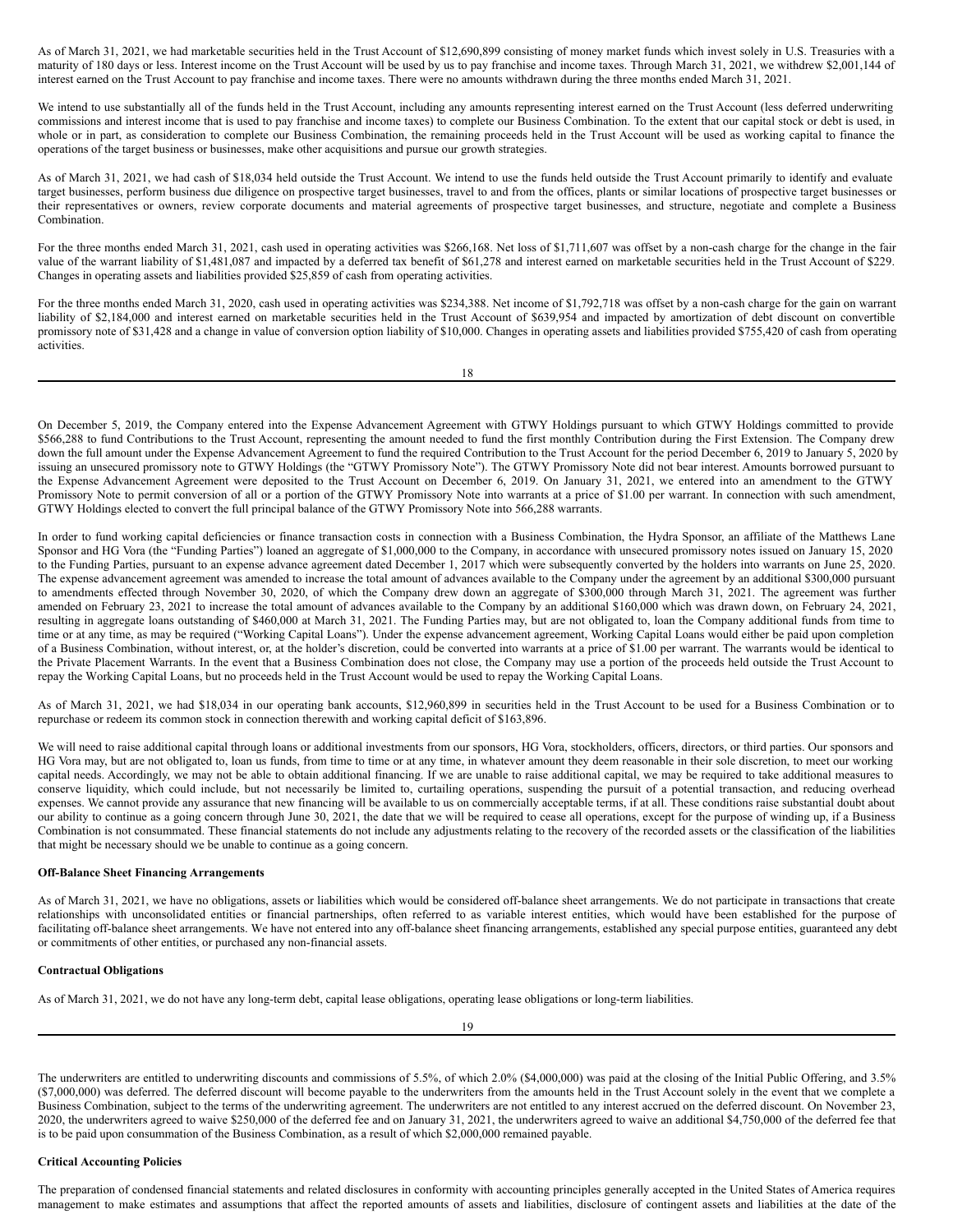financial statements, and income and expenses during the periods reported. Actual results could materially differ from those estimates. We have identified the following critical accounting policies:

### *Derivative Instruments*

We account for debt and equity issuances as either equity-classified or liability-classified instruments based on an assessment of the instruments specific terms and applicable authoritative guidance in Financial Accounting Standards Board ("FASB") Accounting Standards Codification ("ASC") 480, Distinguishing Liabilities from Equity ("ASC 480") and ASC 815, Derivatives and Hedging ("ASC 815"). The assessment considers whether the instruments are freestanding financial instruments pursuant to ASC 480, meet the definition of a liability pursuant to ASC 480, and whether the instruments meet all of the requirements for equity classification under ASC 815, including whether the instruments are indexed to the Company's own common shares and whether the holders could potentially require "net cash settlement" in a circumstance outside of the Company's control, among other conditions for equity classification. This assessment, which requires the use of professional judgment, is conducted at the time of issuance of the instruments and as of each subsequent quarterly period end date while the instruments are outstanding.

For issued or modified instruments that meet all of the criteria for equity classification, the instruments are required to be recorded as a component of additional paid-in capital at the time of issuance. For issued or modified instruments that do not meet all the criteria for equity classification, the instruments are required to be recorded at their initial fair value on the date of issuance, and each balance sheet date thereafter. Changes in the estimated fair value of the instruments are recognized as a non-cash gain or loss on the statements of operations.

## *Common Stock Subject to Possible Redemption*

We account for our common stock subject to possible conversion in accordance with the guidance in Accounting Standards Codification ("ASC") Topic 480 "Distinguishing Liabilities from Equity." Common stock subject to mandatory redemption is classified as a liability instrument and is measured at fair value. Conditionally redeemable common stock (including common stock that features redemption rights that are either within the control of the holder or subject to redemption upon the occurrence of uncertain events not solely within our control) is classified as temporary equity. At all other times, common stock is classified as stockholders' equity. Our common stock features certain redemption rights that are considered to be outside of our control and subject to occurrence of uncertain future events. Accordingly, common stock subject to possible redemption is presented at redemption value as temporary equity, outside of the stockholders' equity section of our condensed balance sheets.

## *Net Loss Per Common Share*

We apply the two-class method in calculating earnings per share. Net income (loss) per common share, basic and diluted for common stock subject to possible redemption is calculated by dividing the interest income earned on the Trust Account, net of applicable taxes, if any, by the weighted average number of shares of common stock subject to possible redemption outstanding for the period. Net income (loss) per common share, basic and diluted for and non-redeemable common stock is calculated by dividing net loss less income attributable to common stock subject to possible redemption, by the weighted average number of shares of non-redeemable common stock outstanding for the period presented.

## **Recent Accounting Standards**

In August 2020, the Financial Accounting Standards Board ("FASB") issued Accounting Standards Update ("ASU") 2020-06, Debt — Debt with Conversion and Other Options (Subtopic 470-20) and Derivatives and Hedging — Contracts in Entity's Own Equity (Subtopic 815-40) ("ASU 2020-06") to simplify accounting for certain financial instruments. ASU 2020-06 eliminates the current models that require separation of beneficial conversion and cash conversion features from convertible instruments and simplifies the derivative scope exception guidance pertaining to equity classification of contracts in an entity's own equity. The new standard also introduces additional disclosures for convertible debt and freestanding instruments that are indexed to and settled in an entity's own equity. ASU 2020-06 amends the diluted earnings per share guidance, including the requirement to use the if-converted method for all convertible instruments. ASU 2020-06 is effective January 1, 2022 and should be applied on a full or modified retrospective basis, with early adoption permitted beginning on January 1, 2021. We adopted ASU 2020-06 effective January 1, 2021. The adoption of ASU 2020-06 did not have an impact on our financial statements.

Management does not believe that any other recently issued, but not yet effective, accounting standards, if currently adopted, would have a material effect on our condensed financial statements.

20

## **ITEM 3. QUANTITATIVE AND QUALITATIVE DISCLOSURES ABOUT MARKET RISK**

Not required for smaller reporting companies.

## **ITEM 4. CONTROLS AND PROCEDURES**

#### **Evaluation of Disclosure Controls and Procedures**

Disclosure controls and procedures are designed to ensure that information required to be disclosed by us in our Exchange Act reports is recorded, processed, summarized, and reported within the time periods specified in the SEC's rules and forms, and that such information is accumulated and communicated to our management, including our principal executive officer and principal financial officer or persons performing similar functions, as appropriate to allow timely decisions regarding required disclosure.

Under the supervision and with the participation of our management, including our principal executive officer and principal financial and accounting officer, we conducted an evaluation of the effectiveness of our disclosure controls and procedures as of the end of the fiscal quarter ended March 31, 2021, as such term is defined in Rules 13a-15(e) and 15d-15(e) under the Exchange Act. Based on this evaluation, our principal executive officer and principal financial and accounting officer have concluded that, solely due to the events that led to the Company's restatement of its financial statements to reclassify the Company's derivative instruments as liabilities (which are described in the Company's Amendment No. 1 to its Annual Report on Form 10-K/A filed on June 7, 2021) (the "Restatement"), during the period covered by this report, a material weakness existed and our disclosure controls and procedures were not effective.

### *Restatement of Previously Issued Financial Statements*

On May 26, 2021, we revised our prior position on accounting for private warrants and concluded that our previously issued financial statements as of and for the period from September 11, 2017 (inception) through December 31, 2020 should not be relied on because of a misapplication in the guidance on warrant accounting. However, the non-cash adjustments to the financial statements do not impact the amounts previously reported for our cash and cash equivalents, total assets, revenue or cash flows.

## *Changes in Internal Control Over Financial Reporting*

There was no change in our internal control over financial reporting that occurred during the fiscal quarter of 2021 covered by this Quarterly Report on Form 10-Q that has materially affected, or is reasonably likely to materially affect, our internal control over financial reporting. In light of the material weakness identified and the resulting Restatement, we plan to enhance our processes to identify and appropriately apply applicable accounting requirements to better evaluate and understand the nuances of the complex accounting standards that apply to our financial statements. Our plans at this time include providing enhanced access to accounting literature, research materials and documents and increased communication among our personnel and third-party professionals with whom we consult regarding complex accounting applications. The elements of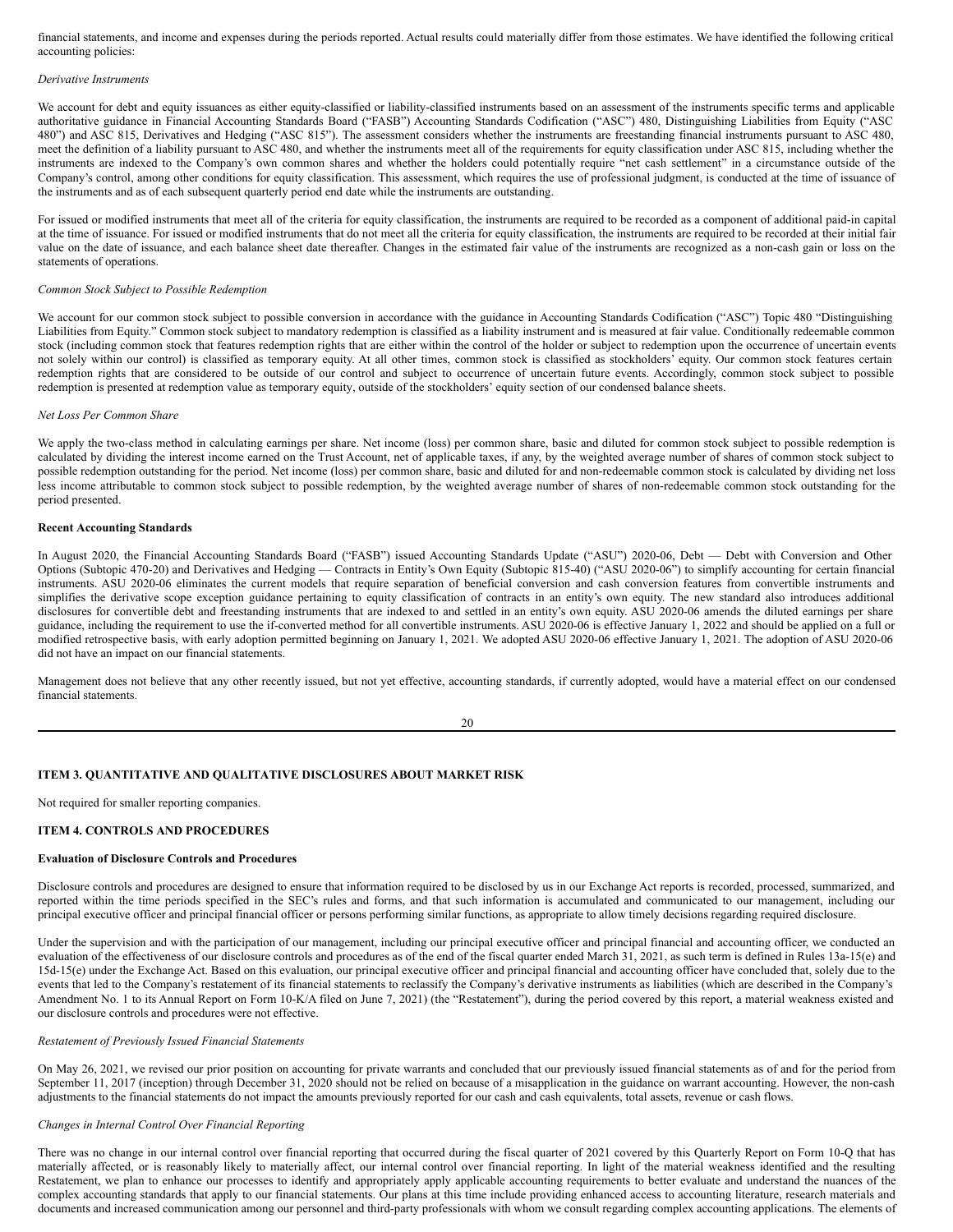21

## **PART II - OTHER INFORMATION**

## **ITEM 1. LEGAL PROCEEDINGS.**

None.

#### **ITEM 1A. RISK FACTORS.**

Except as described below, factors that could cause our actual results to differ materially from those in this Quarterly Report are any of the risks described in our Annual Report on Form 10-K/A filed with the SEC. Any of these factors could result in a significant or material adverse effect on our results of operations or financial condition. Additional risk factors not presently known to us or that we currently deem immaterial may also impair our business or results of operations. As of the date of this Quarterly Report, there have been no material changes to the risk factors disclosed in our Annual Report on Form 10-K/A filed with the SEC.

#### Nasdaq may delist our securities from trading on its exchange, which could limit investors' ability to make transactions in our securities and subject us to additional trading *restrictions.*

As disclosed in the Company's Annual Report on 10-K/A, on November 30, 2020, the Company received formal notice from the Listing Qualifications Department (the "Staff") of The Nasdaq Stock Market LLC ("Nasdaq") indicating that, based upon the Company's non-compliance with certain of the Nasdaq Listing Rules, the Company's securities were subject to delisting unless the Company timely requested a hearing before the Nasdaq Hearings Panel (the "Panel"). Following a hearing before the Panel, at which the Panel considered the Company's non-compliance with Nasdaq Listing Rule IM-5101-2, which requires a special purpose acquisition company ("SPAC") complete one or more business combinations within 36 months of the effectiveness of the registration statement filed in connection with its initial public offering, and Nasdaq Listing Rule 5550(a)(4), which requires a minimum of 500,000 shares in the public float, the Panel granted the Company an extension, through June 1, 2021, to complete an initial business combination and thereby evidence compliance with all criteria for initial listing on Nasdaq. The notice stated that June 1, 2021 constituted the full extent of the Panel's discretion in this matter.

While the Company continues to work towards completion of the proposed business combination with Ensysce, the merger has not yet been consummated. As a result, on June 1, 2021, Nasdaq notified the Company that trading in the Company's securities on Nasdaq would be suspended effective with the open of the market on June 3, 2021 (the "Suspension Notice"). The Company's securities are eligible to trade on the OTC Markets system. Although trading, if any, will occur in the over-the-counter market, the Company will remain technically listed on Nasdaq pending the expiration of all Nasdaq review and appeal processes. The Company believes completion of the merger will enable it to evidence Nasdaq listing compliance by June 30, 2021.

In addition, and prior to the issuance of Suspension Notice, on May 25, 2021, the Company received formal notice from the Staff indicating that the Company's failure to timely file this Form 10-Q for the period ended March 31, 2021 (the "Form 10-Q") with the SEC, as required by Nasdaq Listing Rule 5250(c)(1) (the "Filing Requirement"), could serve as a separate basis for suspension and delisting of the Company's securities from Nasdaq. The Company was granted the opportunity to submit a plan to regain compliance with the Filing Requirement for the Panel's review by no later than June 1, 2021 and, notwithstanding the Suspension Notice, submitted that plan, and has filed this Form 10-Q in accordance with that plan.

As communicated to both the Nasdaq Staff and Panel, the Company was unable to complete the merger with Ensysce or to timely file the Form 10-Q with the SEC due to the additional time required by the Company to determine and otherwise address the appropriate accounting treatment for the Company's warrants as a result of the SEC statement released on April 12, 2021, entitled "Staff Statement on Accounting and Reporting Considerations for Warrants Issued by Special Purpose Acquisition Companies ("SPACs")" (the "SEC Statement"). The SEC Statement provided guidance to all SPAC-related companies regarding the appropriate accounting for and reporting of warrants in their financial statements. The delay in completing the merger and filing the Form 10-Q resulted from the need to reevaluate the accounting treatment for its warrants and determine whether any of such warrants should be classified as a liability measured at fair value, with non-cash fair value adjustments recorded in earnings at each reporting period and file a Form 10-K/A incorporating restated financial statements.

There can be no assurance that its proposed merger with Ensysce will close or that its securities will be listed on Nasdaq at the closing. See the Risk Factor "The Nasdaq may not continue to list our securities, which could limit investors' ability to make transactions in our securities and subject us to additional trading restrictions." and "We could be delisted from Nasdaq and may become subject to "penny stock" rules, which could damage our reputation and the ability of investors to sell their shares and could affect our ability to close the proposed transaction with Ensysce." in our Annual Report on Form 10-K/A for the year ended December 31, 2020, which is incorporated by reference herein.

## **ITEM 2. UNREGISTERED SALES OF EQUITY SECURITIES AND USE OF PROCEEDS.**

On December 5, 2017, we consummated our Initial Public Offering of 20,000,000 units, with each unit consisting of one share of our common stock, and one-half (1/2) of one warrant, each whole warrant entitling the holder to purchase one share of common stock at a price of \$11.50. The units in the Initial Public Offering were sold at an offering price of \$10.00 per unit, generating total gross proceeds of \$200,000,000. Morgan Stanley & Co., LLC acted as the book running manager and EarlyBirdCapital, Inc. acted as lead manager of the offering. The securities sold in the offering were registered under the Securities Act on registration statement on Form S-1 (No. 333-221330). The SEC declared the registration statement effective on December 1, 2017.

We paid a total of \$4,000,000 in underwriting discounts and commissions and \$548,735 for other costs and expenses related to the Initial Public Offering. In addition, the underwriters agreed to defer \$7,000,000 in underwriting discounts and commissions, and up to this amount will be payable upon consummation of the Business Combination. After deducting the underwriting discounts and commissions (excluding the deferred portion of \$7,000,000 in underwriting discounts and commissions, which will be released from the Trust Account upon consummation of the Business Combination, if consummated) and the estimated offering expenses, the total net proceeds from our Initial Public Offering and the private placement was \$202,276,265, of which \$200,000,000 (or \$10.00 per unit sold in the Initial Public Offering) was placed in the Trust Account.

In connection with special stockholders meetings at which the completion window for a Business Combination was extended, an aggregate of 18,775,732 public shares were redeemed for cash from the trust account, for an aggregate redemption amount of approximately \$196.4 million. As of March 31, 2021, there was approximately \$12.7 million held in the trust account. In addition, On January 31, 2021, the underwriters agreed to reduce the total deferred underwriting fee that is to be paid to such underwriters upon the consummation of our Business Combination to \$2,000,000, which we have the right, under certain situations, to pay in the form of our common stock.

There has been no material change in the planned use of proceeds from our Initial Public Offering as described in our final prospectus dated December 1, 2017 which was filed with the SEC.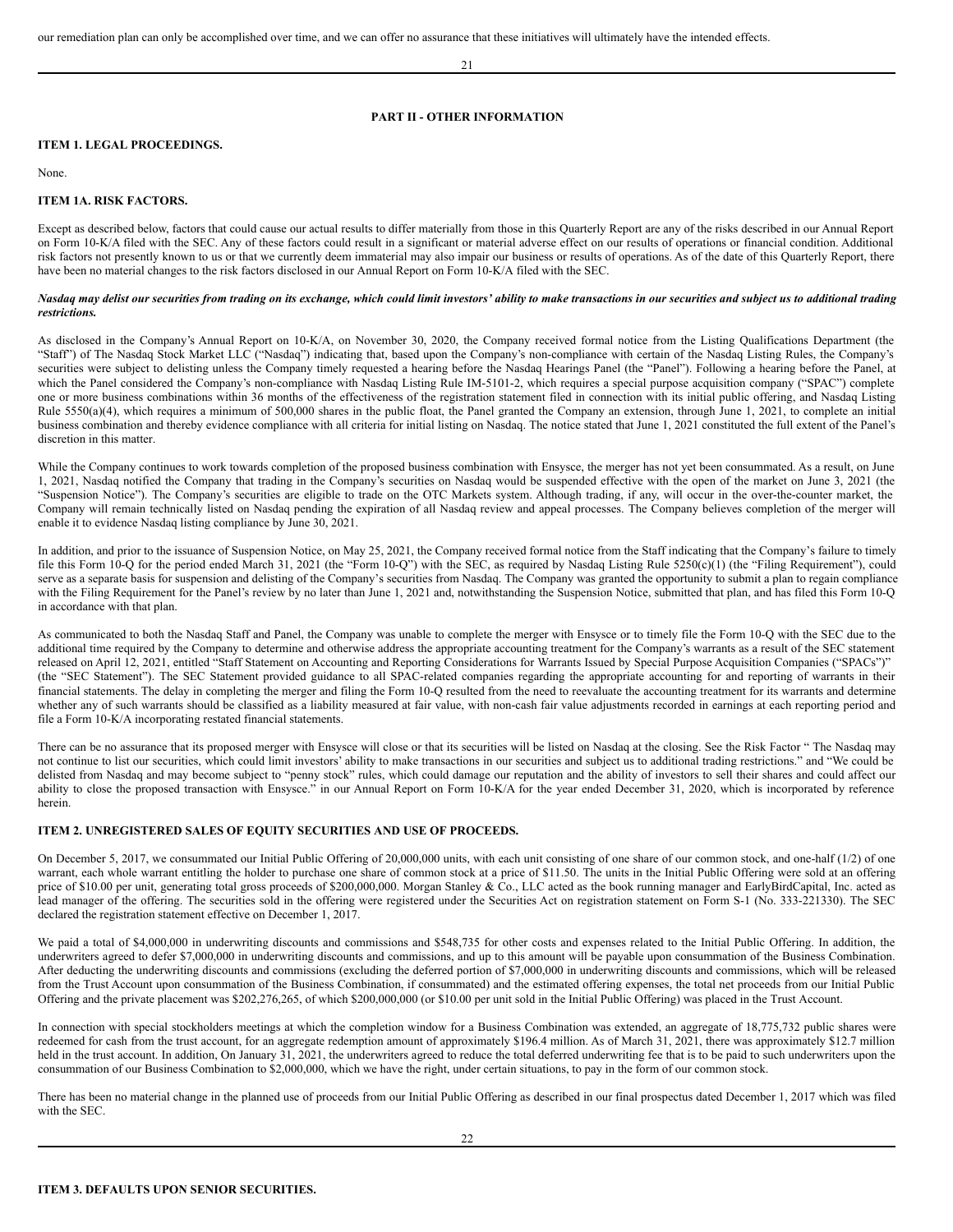#### None.

## **ITEM 4. MINE SAFETY DISCLOSURES.**

Not applicable.

# **ITEM 5. OTHER INFORMATION.**

Not applicable.

# **ITEM 6. EXHIBITS.**

The following exhibits are filed as part of, or incorporated by reference into, this Quarterly Report on Form 10-Q.

| No.          | <b>Description of Exhibit</b>                                                                                                                                 |
|--------------|---------------------------------------------------------------------------------------------------------------------------------------------------------------|
| $2.1\dagger$ | Agreement and Plan of Merger, dated January 31, 2021, by and among Leisure Acquisition Corp., Ensysce Biosciences, Inc. and EB Merger Sub, Inc.               |
|              | (incorporated by reference to Exhibit 2.1 filed with the Company's Current Report on Form 8-K on February 2, 2021)                                            |
| 10.1         | Amendment No. 4 to Expense Advancement Agreement, dated February 23, 2021 (incorporated by reference to Exhibit 10.1 filed with the Company's Current         |
|              | Report on Form 8-K on February 25, 2021)                                                                                                                      |
| 10.2         | Form of Amended and Restated Promissory Note relating to Expense Advancement Agreement (incorporated by reference to Exhibit 10.2 filed with the              |
|              | Company's Current Report on Form 8-K on February 25, 2021)                                                                                                    |
| 10.3         | Amendment to GTWY Holdings Limited Promissory Note, dated January 31, 2021 (incorporated by reference to Exhibit 10.3 filed with the Company's Current        |
|              | Report on Form 8-K on February 2, 2021)                                                                                                                       |
| 10.4         | Fee Waiver Letter, dated January 31, 2021 (incorporated by reference to Exhibit 10.2 filed with the Company's Current Report on Form 8-K on February 2, 2021) |
| 10.5         | Warrant Surrender Agreement, among MLCP GLL Funding LLC, Hydra LAC, LLC, and Leisure Acquisition Corp., dated January 31, 2021 (incorporated by               |
|              | reference to Exhibit 10.1 filed with the Company's Current Report on Form 8-K on February 2, 2021)                                                            |
| $31.1*$      | Certification of Principal Executive Officer Pursuant to Securities Exchange Act Rules 13a-14(a) and 15(d)-14(a), as adopted Pursuant to Section 302 of the   |
|              | Sarbanes-Oxley Act of 2002                                                                                                                                    |
| $31.2*$      | Certification of Principal Financial Officer Pursuant to Securities Exchange Act Rules 13a-14(a) and 15(d)-14(a), as adopted Pursuant to Section 302 of the   |
|              | Sarbanes-Oxley Act of 2002                                                                                                                                    |
| $32.1**$     | Certification of Principal Executive Officer Pursuant to 18 U.S.C. Section 1350, as adopted Pursuant to Section 906 of the Sarbanes-Oxley Act of 2002         |
| $32.2**$     | Certification of Principal Financial Officer Pursuant to 18 U.S.C. Section 1350, as adopted Pursuant to Section 906 of the Sarbanes-Oxley Act of 2002         |
| 101.INS      | XBRL Instance Document - The instance document does not appear in the Interactive Data File because its XBRL tags are embedded within the Inline XBRL         |
|              | document.                                                                                                                                                     |
| 101.SCH      | Inline XBRL Taxonomy Extension Schema Document.                                                                                                               |
| 101.CAL      | Inline XBRL Taxonomy Extension Calculation Linkbase Document.                                                                                                 |
| 101.DEF      | Inline XBRL Taxonomy Extension Definition Linkbase Document.                                                                                                  |
| 101.LAB      | Inline XBRL Taxonomy Extension Label Linkbase Document.                                                                                                       |
| 101.PRE      | Inline XBRL Taxonomy Extension Presentation Linkbase Document.                                                                                                |

- 104 Cover Page Interactive Data File (formatted as Inline XBRL and contained in Exhibit 101).
- Filed herewith.

\*\* Furnished.

† Certain schedules to this Exhibit have been omitted in accordance with Regulation S-K Item 601(b)(2). LACQ agrees to furnish supplementally a copy of all omitted schedules to the Securities and Exchange Commission upon its request.

23

# **SIGNATURES**

Pursuant to the requirements of Securities Exchange Act of 1934, the registrant has duly caused this report to be signed on its behalf by the undersigned, thereunto duly authorized.

**LEISURE ACQUISITION CORP.**

| /s/ Daniel B. Silvers                                   |
|---------------------------------------------------------|
| Name: Daniel B. Silvers                                 |
| Chief Executive Officer<br>Title:                       |
| (Principal Executive Officer)                           |
| /s/ George Peng                                         |
| Name: George Peng                                       |
| Title: Chief Financial Officer, Treasurer and Secretary |
| (Principal Financial and Accounting Officer)            |
| 24                                                      |
|                                                         |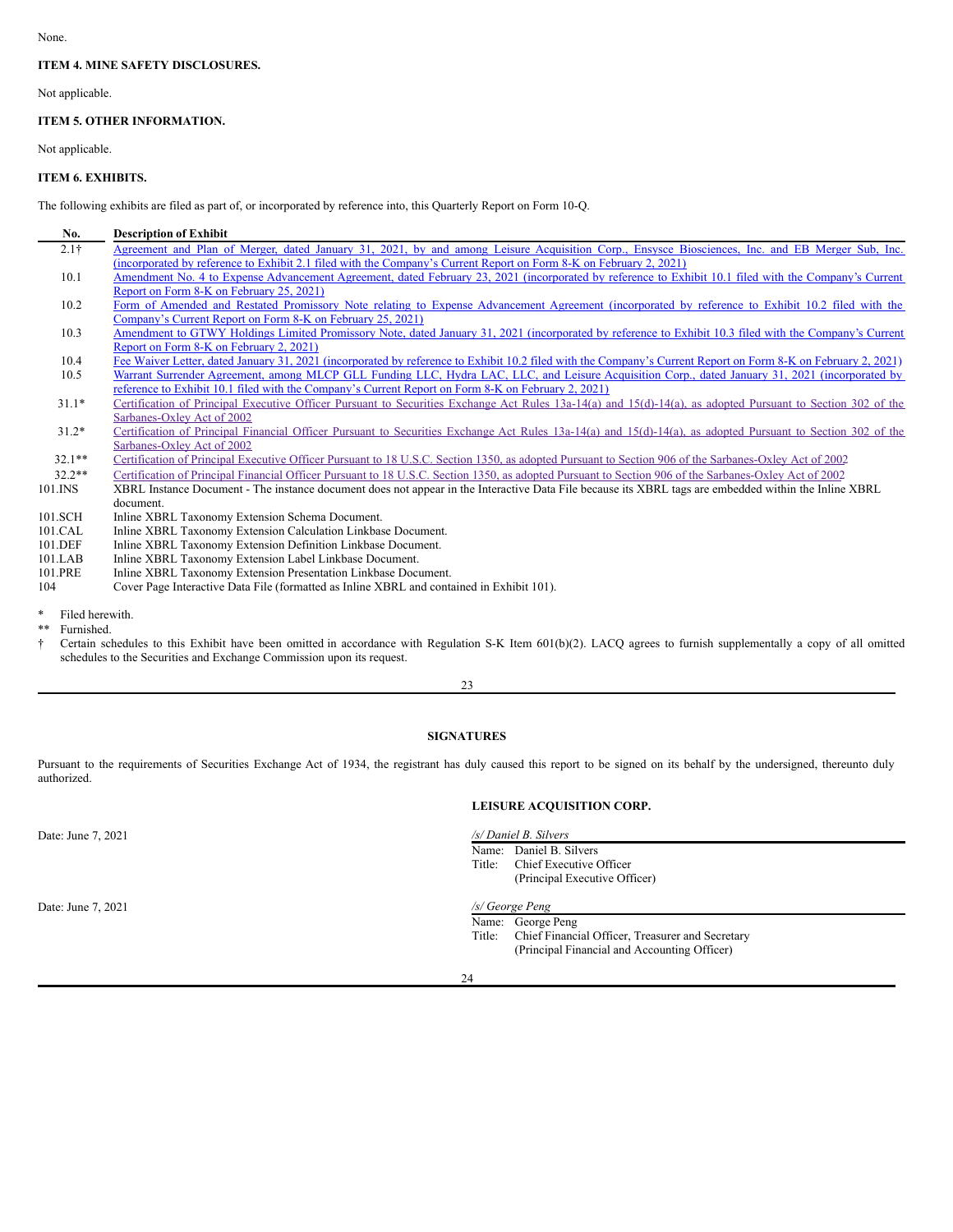## **CERTIFICATIONS**

<span id="page-17-0"></span>I, Daniel B. Silvers, certify that:

- 1. I have reviewed this Quarterly Report on Form 10-Q of Leisure Acquisition Corp.;
- 2. Based on my knowledge, this report does not contain any untrue statement of a material fact or omit to state a material fact necessary to make the statements made, in light of the circumstances under which such statements were made, not misleading with respect to the period covered by this report;
- 3. Based on my knowledge, the financial statements, and other financial information included in this report, fairly present in all material respects the financial condition, results of operations and cash flows of the registrant as of, and for, the periods presented in this report;
- The registrant's other certifying officer and I are responsible for establishing and maintaining disclosure controls and procedures (as defined in Exchange Act Rules 13a- $15(e)$  and  $15d-15(e)$  and internal control over financial reporting (as defined in Exchange Act Rules  $13a-15(f)$  and  $15d-15(f)$ ) for the registrant and have:
	- a) Designed such disclosure controls and procedures, or caused such disclosure controls and procedures to be designed under our supervision, to ensure that material information relating to the registrant, including its consolidated subsidiaries, is made known to us by others within those entities, particularly during the period in which this report is being prepared;
	- b) Designed such internal control over financial reporting, or caused such internal control over financial reporting to be designed under our supervision, to provide reasonable assurance regarding the reliability of financial reporting and the preparation of financial statements for external purposes in accordance with generally accepted accounting principles;
	- c) Evaluated the effectiveness of the registrant's disclosure controls and procedures and presented in this report our conclusions about the effectiveness of the disclosure controls and procedures, as of the end of the period covered by this report based on such evaluation; and
	- d) Disclosed in this report any change in the registrant's internal control over financial reporting that occurred during the registrant's most recent fiscal quarter (the registrant's fourth fiscal quarter in the case of an annual report) that has materially affected, or is reasonably likely to materially affect, the registrant's internal control over financial reporting; and
- 5. The registrant's other certifying officer and I have disclosed, based on our most recent evaluation of internal control over financial reporting, to the registrant's auditors and the audit committee of the registrant's board of directors (or persons performing the equivalent functions):
	- (a) All significant deficiencies and material weaknesses in the design or operation of internal control over financial reporting which are reasonably likely to adversely affect the registrant's ability to record, process, summarize and report financial information; and
	- (b) Any fraud, whether or not material, that involves management or other employees who have a significant role in the registrant's internal control over financial reporting.

Date: June 7, 2021 By: */s/ Daniel B. Silvers*

Daniel B. Silvers Chief Executive Officer (Principal Executive Officer)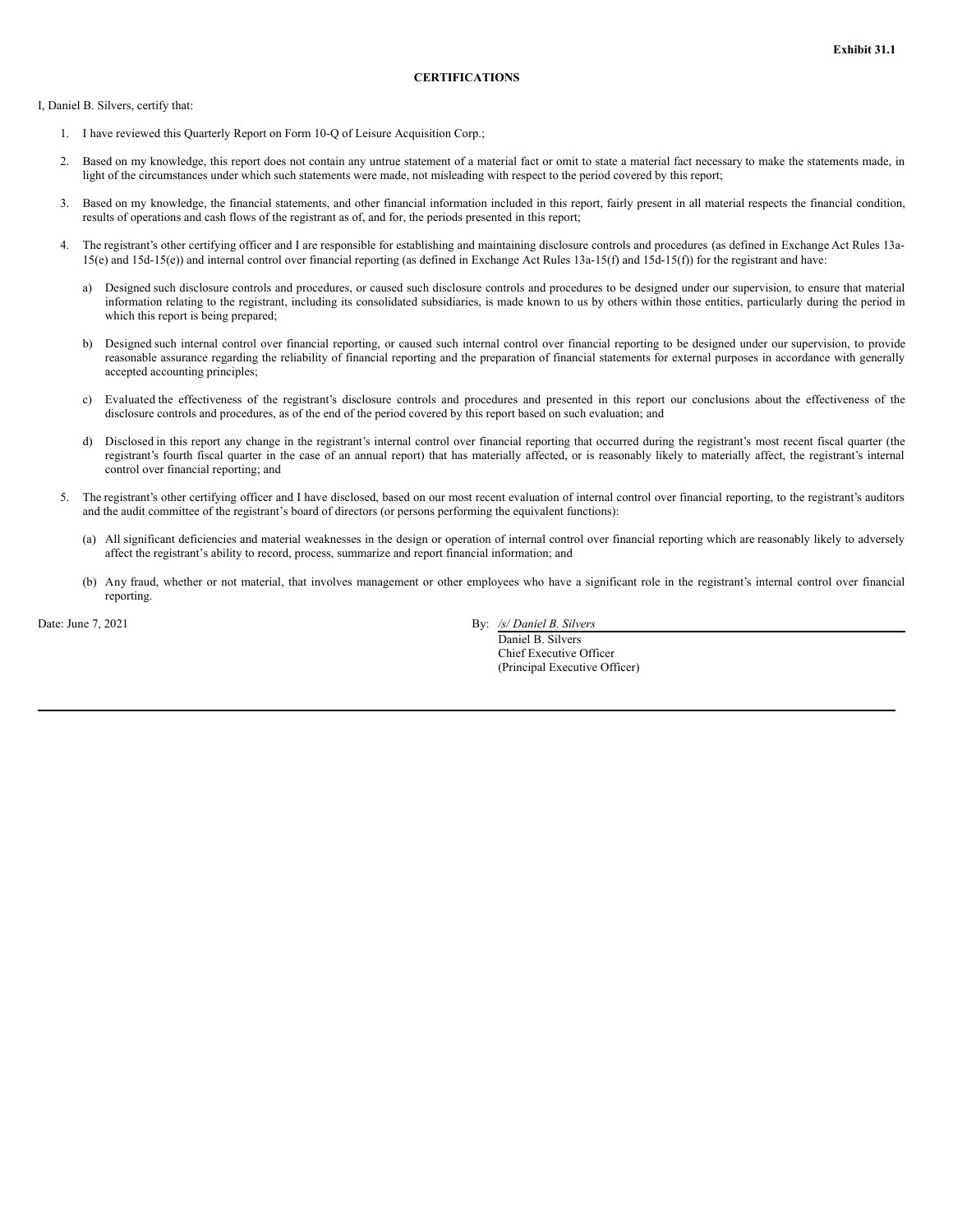## **CERTIFICATIONS**

<span id="page-18-0"></span>I, George Peng, certify that:

- 1. I have reviewed this Quarterly Report on Form 10-Q of Leisure Acquisition Corp.;
- 2. Based on my knowledge, this report does not contain any untrue statement of a material fact or omit to state a material fact necessary to make the statements made, in light of the circumstances under which such statements were made, not misleading with respect to the period covered by this report;
- 3. Based on my knowledge, the financial statements, and other financial information included in this report, fairly present in all material respects the financial condition, results of operations and cash flows of the registrant as of, and for, the periods presented in this report;
- The registrant's other certifying officer and I are responsible for establishing and maintaining disclosure controls and procedures (as defined in Exchange Act Rules 13a- $15(e)$  and  $15d-15(e)$  and internal control over financial reporting (as defined in Exchange Act Rules  $13a-15(f)$  and  $15d-15(f)$ ) for the registrant and have:
	- a) Designed such disclosure controls and procedures, or caused such disclosure controls and procedures to be designed under our supervision, to ensure that material information relating to the registrant, including its consolidated subsidiaries, is made known to us by others within those entities, particularly during the period in which this report is being prepared;
	- b) Designed such internal control over financial reporting, or caused such internal control over financial reporting to be designed under our supervision, to provide reasonable assurance regarding the reliability of financial reporting and the preparation of financial statements for external purposes in accordance with generally accepted accounting principles;
	- c) Evaluated the effectiveness of the registrant's disclosure controls and procedures and presented in this report our conclusions about the effectiveness of the disclosure controls and procedures, as of the end of the period covered by this report based on such evaluation; and
	- d) Disclosed in this report any change in the registrant's internal control over financial reporting that occurred during the registrant's most recent fiscal quarter (the registrant's fourth fiscal quarter in the case of an annual report) that has materially affected, or is reasonably likely to materially affect, the registrant's internal control over financial reporting; and
- 5. The registrant's other certifying officer and I have disclosed, based on our most recent evaluation of internal control over financial reporting, to the registrant's auditors and the audit committee of the registrant's board of directors (or persons performing the equivalent functions):
	- (a) All significant deficiencies and material weaknesses in the design or operation of internal control over financial reporting which are reasonably likely to adversely affect the registrant's ability to record, process, summarize and report financial information; and
	- (b) Any fraud, whether or not material, that involves management or other employees who have a significant role in the registrant's internal control over financial reporting.

Date: June 7, 2021 By: */s/ George Peng*

George Peng Chief Financial Officer (Principal Financial and Accounting Officer)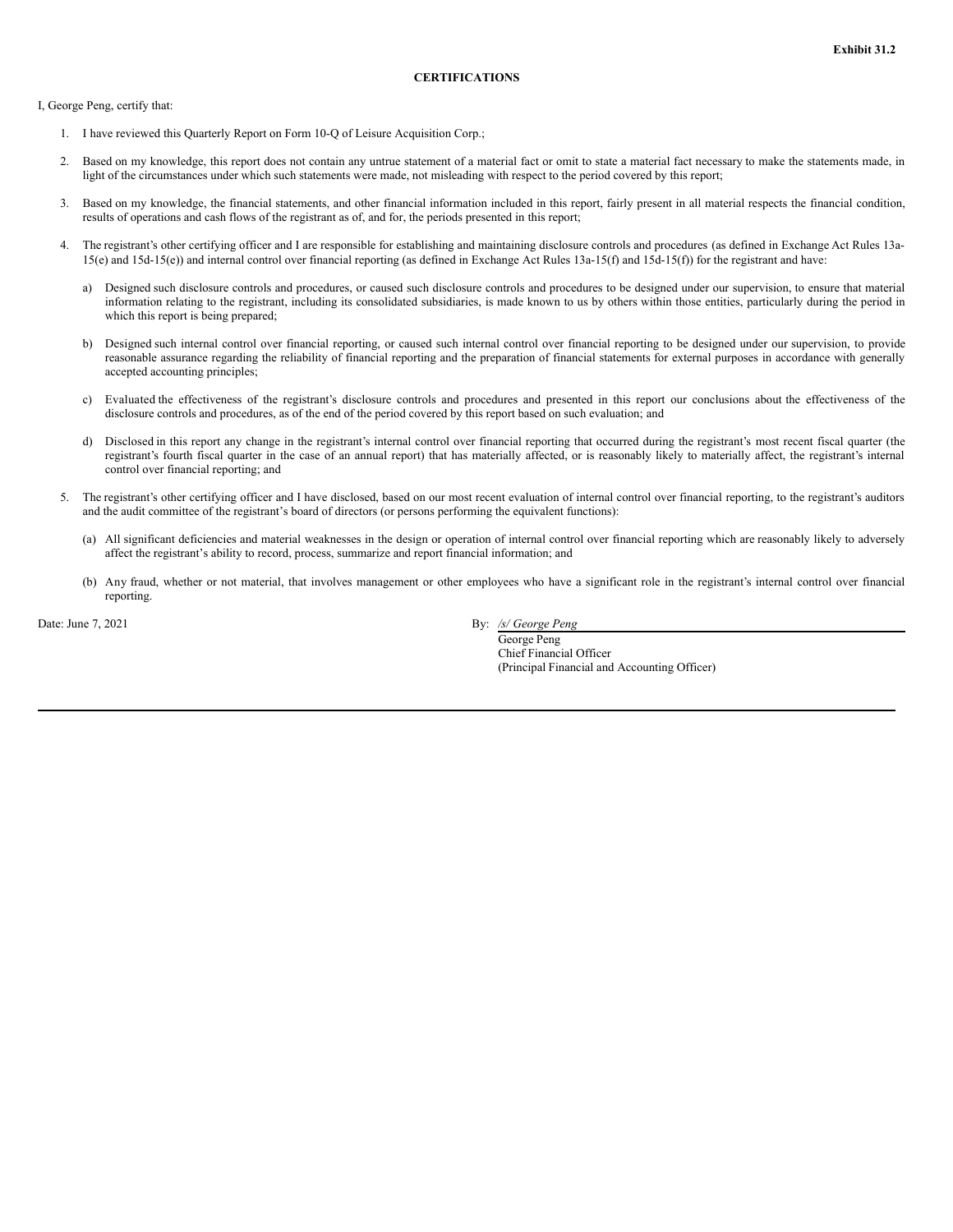## **CERTIFICATION PURSUANT TO 18 U.S.C. SECTION 1350, AS ADDED BY SECTION 906 OF THE SARBANES-OXLEY ACT OF 2002**

<span id="page-19-0"></span>In connection with the Quarterly Report of Leisure Acquisition Corp. (the "Company") on Form 10-Q for the quarterly period ended March 31, 2021, as filed with the Securities and Exchange Commission (the "Report"), I, Daniel B. Silvers, Chief Executive Officer of the Company, certify, pursuant to 18 U.S.C. §1350, as added by §906 of the Sarbanes-Oxley Act of 2002, that:

- 1. The Report fully complies with the requirements of Section 13(a) or 15(d) of the Securities Exchange Act of 1934; and
- 2. To my knowledge, the information contained in the Report fairly presents, in all material respects, the financial condition and results of operations of the Company as of and for the period covered by the Report.

Date: June 7, 2021 By: */s/ Daniel B. Silvers*

Daniel B. Silvers Chief Executive Officer (Principal Executive Officer)